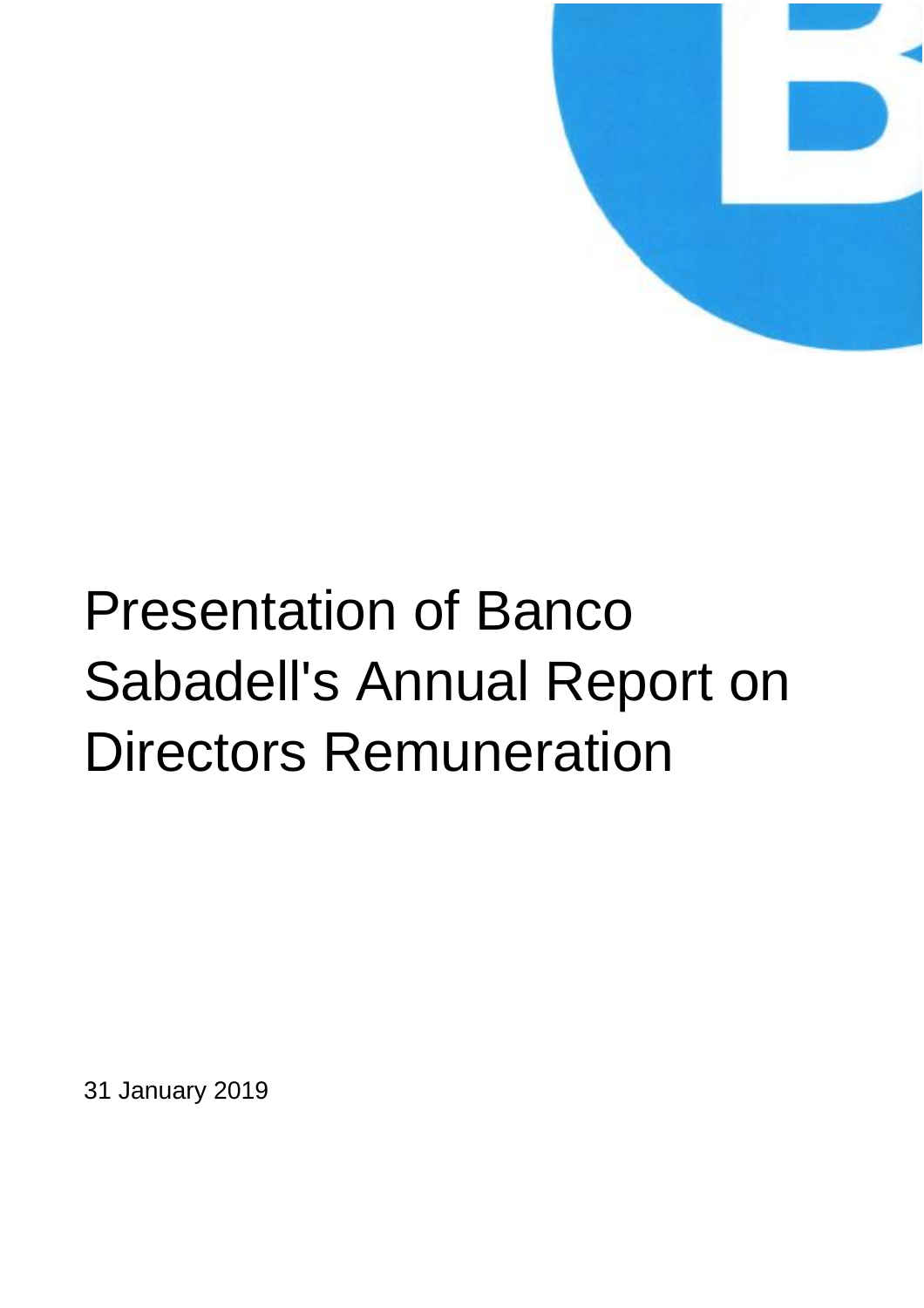# **Contents**

|                                                                                           | 3 |
|-------------------------------------------------------------------------------------------|---|
|                                                                                           |   |
| 1.2. - Procedures and bodies involved in determining and approving the remuneration       |   |
|                                                                                           |   |
| 2.                                                                                        |   |
| Directors' remuneration for their functions as members of the Board of Directors  8<br>3. |   |
|                                                                                           |   |
|                                                                                           |   |
|                                                                                           |   |
|                                                                                           |   |
|                                                                                           |   |
|                                                                                           |   |
| 5.                                                                                        |   |
| 6.                                                                                        |   |
|                                                                                           |   |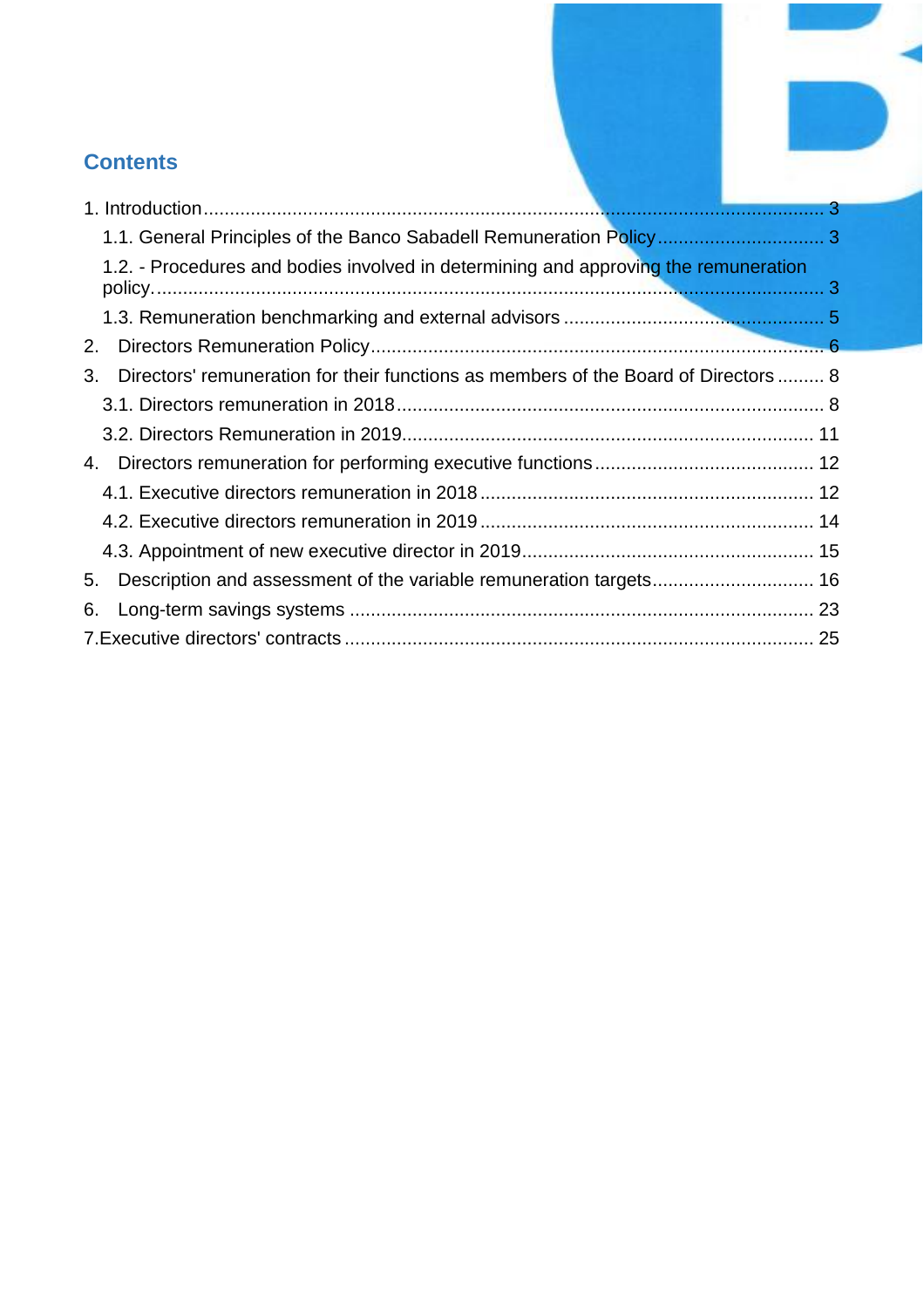# <span id="page-2-0"></span>1. Introduction

Banco Sabadell offers this Presentation to accompany its Annual Report on Director Remuneration in order to offer greater detail and the utmost transparency in connection with the main issues dealt with in the Report and in the applicable Remuneration Policy. This document is available on the Banco Sabadell Group website (www.grupobancsabadell.com).

The Banco Sabadell Remuneration Policy is focused on creating long-term value by aligning the interests of its shareholders and employees, in coherence with the strategic goals in terms of risks and the business, and the values of the Bank, all under a prudent management approach while avoiding conflicts of interest.

## <span id="page-2-1"></span>**1.1. General Principles of the Banco Sabadell Remuneration Policy**

The general principles of the Remuneration Policy are as follows:

- 1. Promote medium- and long-term sustainability of the business and the company, in addition to alignment with the Group's values. This entails:
	- Aligning the remuneration with the interests of the shareholders and with the creation of longterm value.
	- Promoting rigorous risk management, with measures to avoid conflicts of interest.
	- Aligning with the Group's long-term business strategy, objectives, values and interests.
- 2. Ensuring a competitive and equitable remuneration system (external competitiveness and internal fairness):
	- Ability to attract and retain the best talent.
	- Rewarding professional track record and responsibility, regardless of the employee's gender.
	- Aligning with market standards, while providing flexibility to adapt to changes in the situation and in the demands of the sector.
- 3. Rewarding performance, by aligning remuneration with the results achieved by the individual and the level of risk assumed:
	- An appropriate balance between the various components of the remuneration.
	- Consideration of current and future risks and results, and not encouraging the assumption of risks that exceed the level tolerated by the Group.
	- A simple, transparent and clear system. This Remuneration Policy must be understandable and easy to communicate to the entire workforce.

### <span id="page-2-2"></span>**1.2. - Procedures and bodies involved in determining and approving the remuneration policy.**

The Articles of Association of Banco Sabadell set out the competencies of the Board of Directors and its sub-committees. The Board of Directors Regulation, published on Banco Sabadell's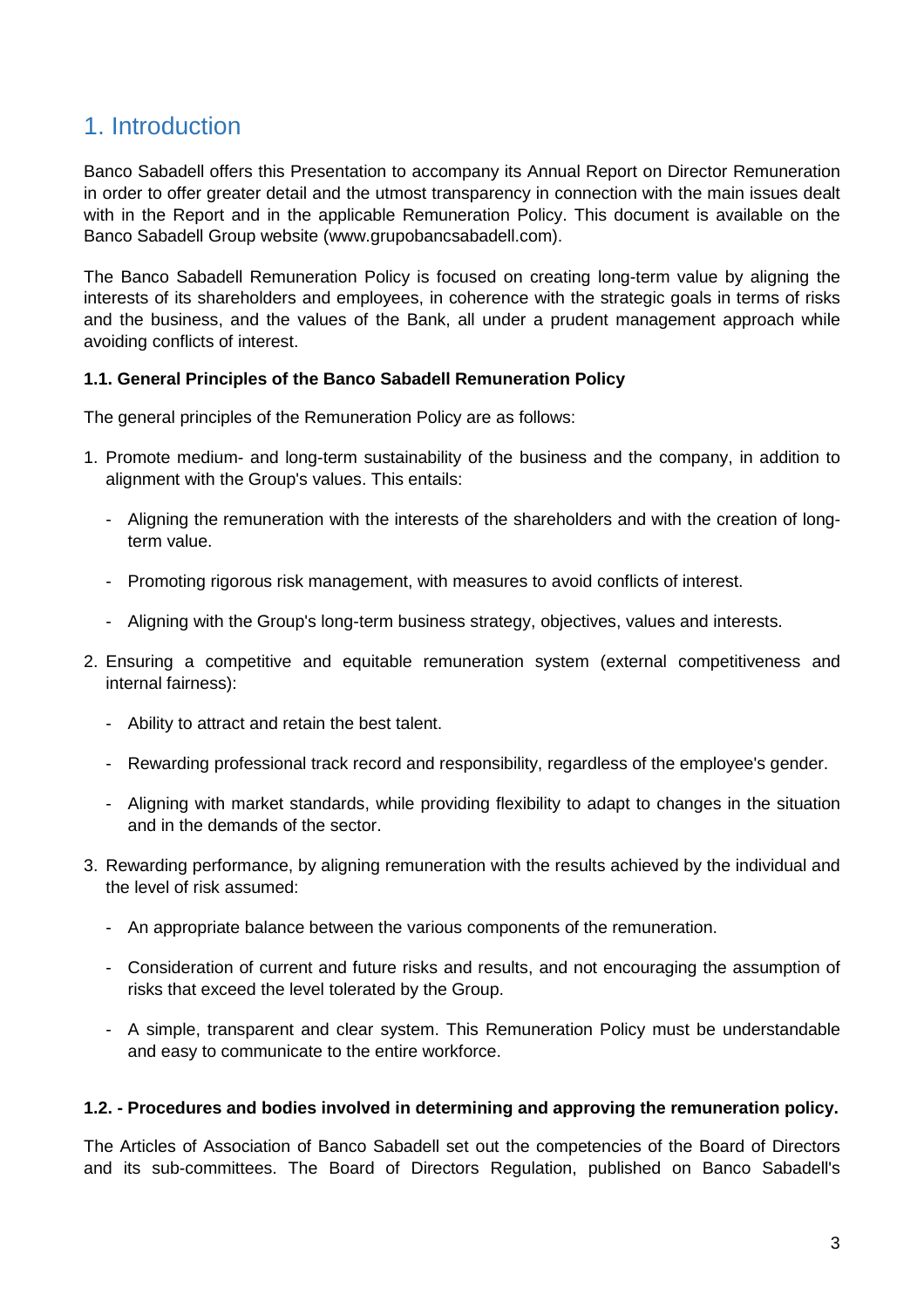corporate website, sets out the terms of reference for the Board of Directors and its subcommittees, establishing their powers and basic rules of operation and organisation, in line with the regulations applicable to listed companies and credit institutions.

In accordance with the provisions of the Capital Companies Act, the Board of Directors is vested with the non-delegable power to determine the company's general policies and strategies and to make decisions regarding the remuneration of the directors, within the framework of the Articles of Association and of any Directors Remuneration Policy that may be adopted by the General Meeting of Shareholders; the Remuneration Committee of a listed company has the power to make proposals to the Board of Directors with regard to the directors remuneration policy and the individual compensation and other contractual conditions of the executive directors, and to oversee compliance. The Remuneration Committee has at least the following basic responsibilities as set out in article 14 bis of the Regulation of the Board of Directors: a) making proposals as to the directors remuneration policy to the Board of Directors; b) proposing, to the Board of Directors, the remuneration policy for general managers and others performing senior management functions who report directly to the Board of Directors, the Executive Committees or the Managing Directors, and the individual remuneration and other contractual conditions for executive directors, exercising oversight to ensure that they are complied with; c) regularly reviewing remuneration policy; d) advising on remuneration programmes based on shares and/or options; e) periodically reviewing the general principles of remuneration and the remuneration programmes for all employees, and considering whether they conform to those principles; f) ensuring that remuneration is transparent; g) ensuring that any conflicts of interests are not detrimental to the independence of external advisors; and h) verifying the information on remuneration contained in the various corporate documents, including the Report on Director Remuneration.

In accordance with the provisions of article 62 of the Articles of Association, at the end of 2018 Banco Sabadell's Remuneration Committee comprised four non-executive directors, all of whom are independent directors, as follows:

- Chair, Ms Aurora Catá Sala
- Member, Mr Anthony Frank Elliott Ball
- Member, Ms María Teresa García-Milá Lloveras.
- Member Mr George Donald Johnston.
- Secretary (not a member): Ms María José García Beato.

The composition of the Remuneration Committee did not change in 2018.

Each year, the Human Resources Department of Banco Sabadell draws up a report on remuneration to enable the Remuneration Committee to discharge its duties properly. The report is aimed at providing the Remuneration Committee with the basic information it needs to perform the functions entrusted to it in connection with reviewing the general principles of Banco Sabadell's remuneration policy and with supervising the remuneration of executive directors, the Bank's senior management and other material risk takers.

Additionally, in accordance with Article 15 of the Board Regulation, the Risk Committee is responsible for informing the Remuneration Committee as to whether the employee remuneration programmes are coherent with the Bank's risk, capital and liquidity.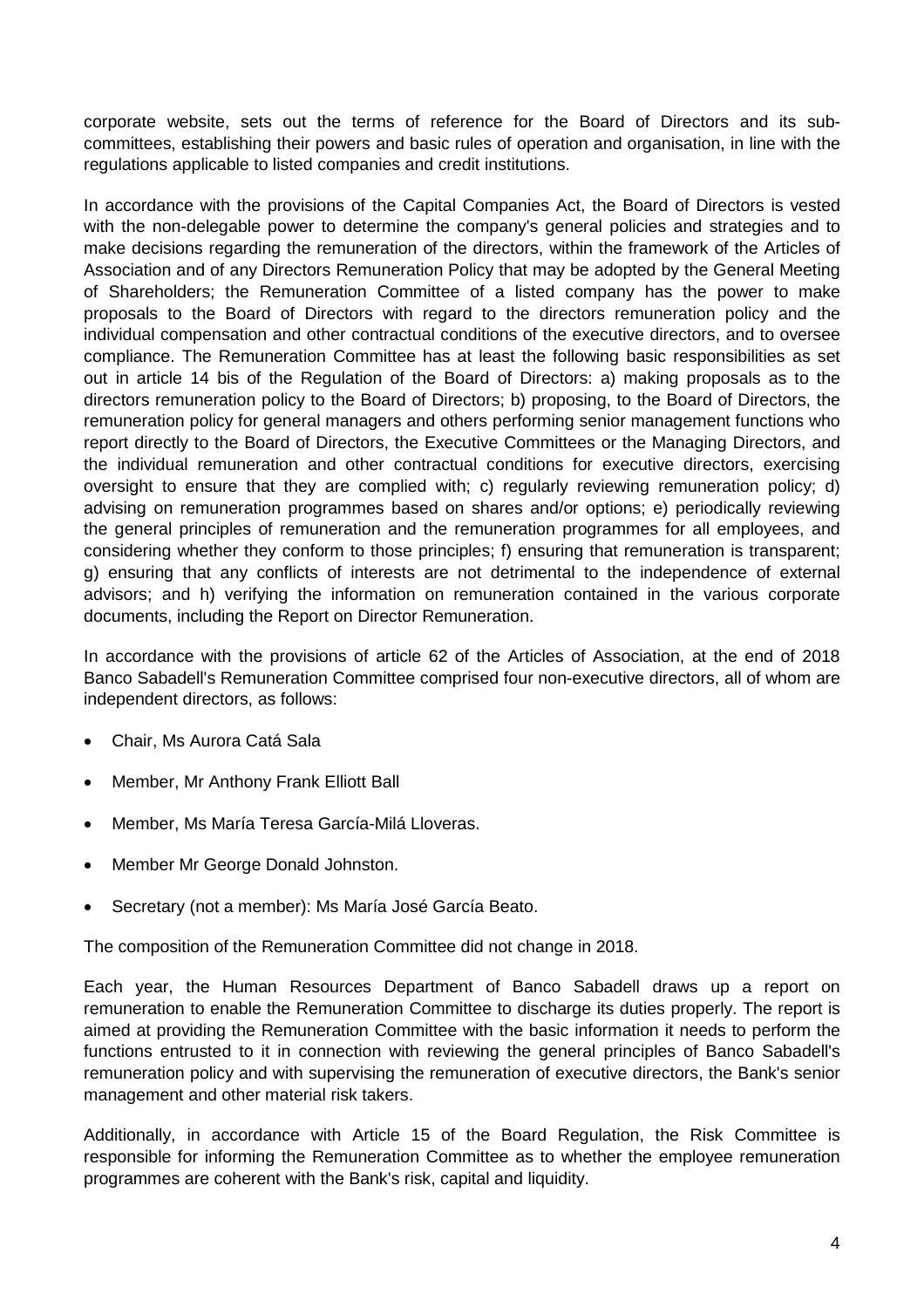The Audit and Control Committee supervises the process of drafting and presenting the regulated financial information, including that related to remuneration, checking for compliance with the law and the correct application of accounting standards.

Proposals by the Remuneration Committee are submitted to the Board of Directors for consideration and, where appropriate, approval. In the case of proposals whose approval corresponds to the General Meeting of Shareholders, the Board of Directors puts them on the agenda of the General Meeting of Shareholders and accompanies the motions with the mandatory reports.

## <span id="page-4-0"></span>**1.3. Remuneration benchmarking and external advisors**

In addition to receiving advice from the Bank's internal units, the Remuneration Committee obtains any external advice it may need for that purpose. In this regard, specialised consulting firm Mercer Consulting S.L. issued an independent assessment on the implementation of the Remuneration Policy, confirming that the policy was being applied properly; that report was submitted to the Risk Committee and the Remuneration Committee in January 2019.

Additionally, with a view to establishing a remuneration policy that is consistent with comparable companies, each year Banco Sabadell uses the Spencer Stuart Board Index 2018 and receives advice from consulting firm Willis Towers Watson to perform a comparative analysis of the remuneration for the Board of Directors, executive directors, members of senior management and other material risk takers with respect to the market; the most recent analysis was completed in January 2019.

The executive directors' remuneration in 2019 was benchmarked against a group of 16 European banks and against a domestic group comprising 9 Spanish companies in the IBEX-35 with a market capitalisation of at least 6 billion euro.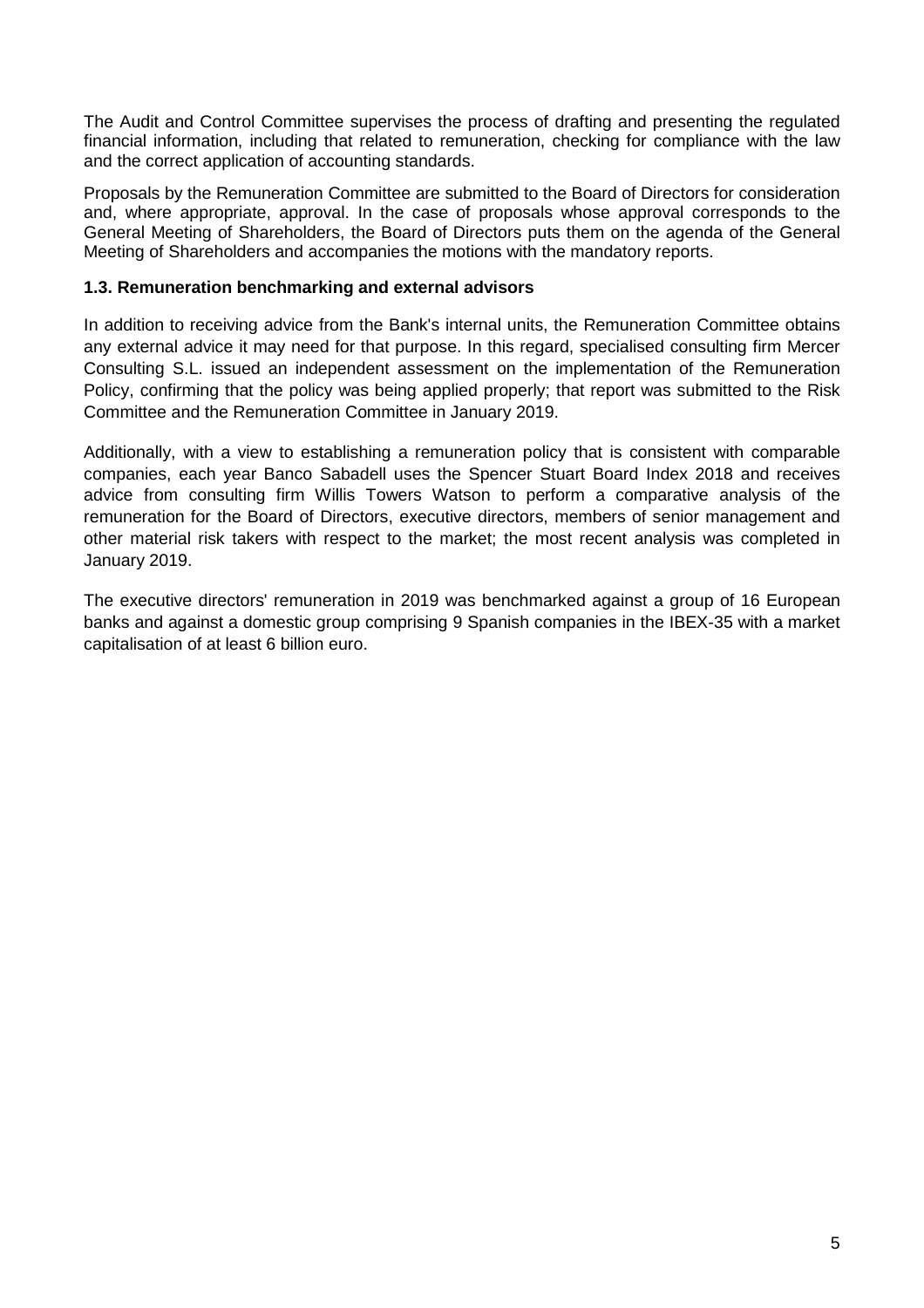| <b>Banks in the European benchmark</b> |                                        | <b>Companies in the domestic benchmark</b> |                  |  |
|----------------------------------------|----------------------------------------|--------------------------------------------|------------------|--|
| Crédit Agricole                        | Caixabank                              | Santander                                  | <b>BBVA</b>      |  |
| Santander                              | <b>KBC Groep</b>                       | Naturgy                                    | Ferrovial        |  |
| <b>BBVA</b>                            | Swedbank                               | CaixaBank                                  | Amadeus          |  |
| Intesa San Paolo                       | <b>Bankia</b>                          | <b>Bankia</b>                              | <b>Bankinter</b> |  |
| Nordea Bank                            | Unione di Banche Italiane              | <b>Red Eléctrica</b>                       |                  |  |
| <b>Natixis</b>                         | Mediobanca                             |                                            |                  |  |
| <b>ABN Amro Group</b>                  | <b>Bankinter</b>                       |                                            |                  |  |
| Groupe Société<br>Générale             | Skandinavska Enskilda<br><b>Banken</b> |                                            |                  |  |

## **COMPANIES USED AS BENCHMARK**

# <span id="page-5-0"></span>2. Directors Remuneration Policy

The Directors Remuneration Policy that is currently in force was approved by the General Meeting of Shareholders on 19 April 2018 in accordance with the provisions of articles 529 *septdecies*, *octodecies* and *novodecies* of the Spanish Capital Companies Act, and it sets out the principles applicable to the remuneration of the directors for their functions as members of the Board of Directors, as well as the remuneration of directors who perform executive functions, which is the same as the policy applicable to senior management of Banco Sabadell. As indicated above, the Board of Directors amended the Banco Sabadell Remuneration Policy, including that relating to senior management, and those amendments, insofar as they apply to executive directors, will be submitted to the next General Meeting of Shareholders for approval.

The main features of the Directors Remuneration Policy are as follows:

- In the case of the remuneration for directors for their status as members of the Board of Directors, a distinction is made between fixed remuneration and attendance fees; directors may collect attendance fees for up to two missed meetings provided that they grant proxy.
- For executive directors:
	- It delimits the proportion between fixed and variable remuneration, defines short-term variable remuneration and long-term remuneration, and the parameters for measuring the objectives to which both short-term variable remuneration and long-term remuneration are linked.
	- It sets the percentage of deferral of short-term variable and long-term remuneration for executive directors, which is 60% of the total amount to be received.
	- It establishes the period over which short-term variable remuneration is to be deferred as 5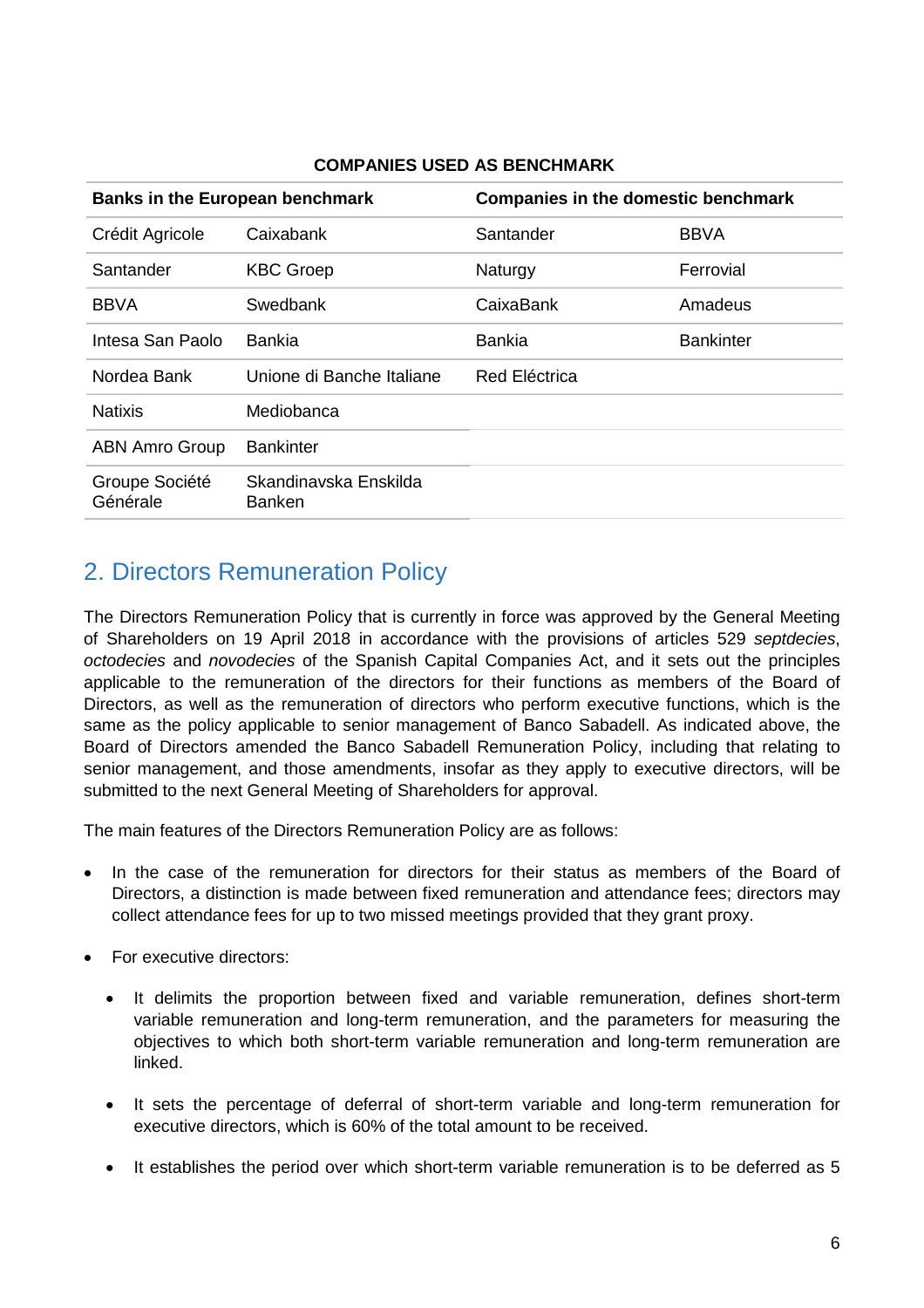years. For long-term remuneration, it establishes multi-year targets with defined parameters. The review conducted in December 2018 determined that the Group's annual and multi-year objectives must include correction factors or minimum thresholds (key goals) linked to the Group's capital and liquidity indicators.

- Inclusion of an *ex ante* adjustment to the entire variable remuneration, determined by the Board of Directors at the proposal of the Remuneration Committee. That adjustment will be based on risk factors and the Institution's results. The review in December 2018 amended that *ex ante* adjustment, which may be applied at Group, unit, country or even individual level, to reflect the various classes of risk.
	- o This variable remuneration adjustment, which can reduce the initial amount of available remuneration to zero, ensures that the variable remuneration is fully aligned with the risks assumed.
	- $\circ$  The variable remuneration adjustment will cover all the cases or situations that might have an impact on the Group's risk profile and that were not fully factored into the assessment of the objectives set at the beginning of the year.
	- $\circ$  If the Maximum Distributable Amount (MDA) established by the regulations is reached, the variable remuneration may be reduced or eliminated entirely.
- It defines the malus and clawback clauses and the cases where they apply. Those clauses were revised in 2018 to include criteria based on earnings and risks, and to eliminate the need for malice or negligence, extending the scope of application of the clauses. The following factors will be considered when applying them:
	- $\circ$  Significant failures in risk management by the institution or by a unit.
	- $\circ$  An increase in capital requirements at the institution or one of its business units that was not planned for at the time the exposure was generated.
	- o Regulatory penalties or legal convictions for events attributable to the unit or its managers. Failure to comply with the institution's internal codes of conduct.
	- o Improper conduct, whether individual or collective. Particular consideration will be given to the negative effects deriving from marketing unsuitable products and the liability of persons or bodies making such decisions.
- It establishes restrictions on the disposal of shares received in the form of short-term variable remuneration and long-term remuneration until a period of at least three years has elapsed since their delivery, if the director does not own an amount of shares equivalent to twice their annual fixed remuneration.
- It limits the amount of any termination and non-competition clauses to two years' remuneration. Post-contractual non-competition clauses subsist at most until the first age of ordinary retirement established in the current legislation.
	- o Quarterly payment of the amounts derived from post-contractual non-competition clauses, capped at the amount of remuneration that would have been paid in the noncompetition period if the director were still employed.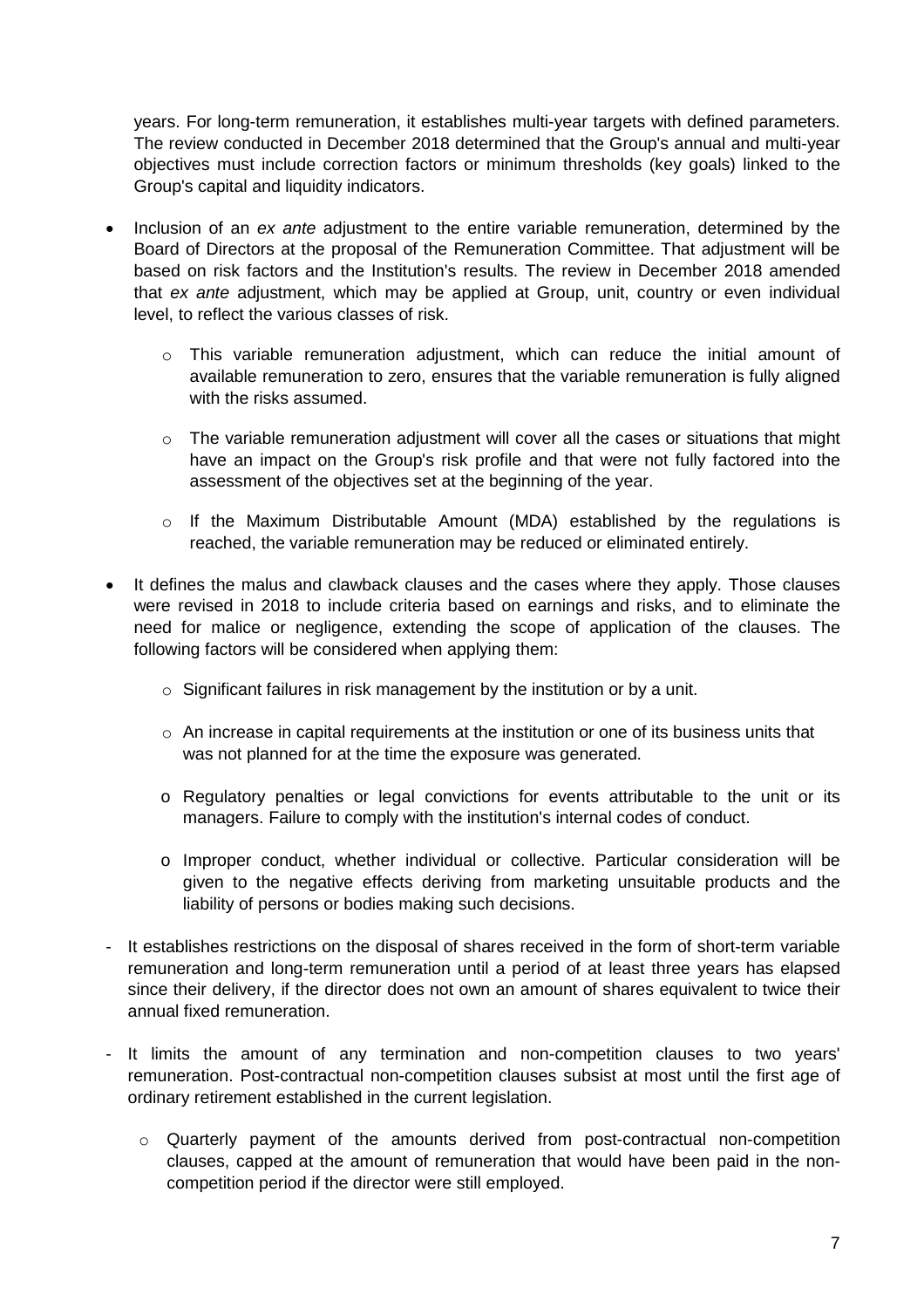- Variable remuneration is capped at 100% of the fixed remuneration for a given year. The cap can be raised to 200% of annual fixed remuneration, subject to approval by the General Meeting of Shareholders, in the cases expressly defined in the Policy, there being no scope for discretion on the part of the Remuneration Committee at the time when it is recognised.

It is planned to ask the forthcoming General Meeting of Shareholders to approve the Directors Remuneration Policy for the years 2019, 2020 and 2021 as a result of the amendments made to the Senior Management Remuneration Policy.

# <span id="page-7-0"></span>3. Directors' remuneration for their functions as members of the Board of Directors

The composition of the Board of Directors of Banco Sabadell at 31 December 2018 was as follows:

- José Oliu Creus Chairman (Executive)
- Javier Echenique Landiribar Vice-Chairman (Independent)
- Jaime Guardiola Romojaro CEO (Executive)
- Anthony Frank Elliott Ball (Independent)
- Aurora Catá Sala (Independent)
- Pedro Fontana García (Independent)
- María José García Beato (Executive)
- María Teresa García-Milá Lloveras (Lead Independent Director)
- George Donald Johnston (Independent)
- David Martínez Guzmán (External proprietary)
- José Manuel Martínez Martínez (Independent)
- José Ramón Martínez Sufrategui (Independent)
- José Luis Negro Rodríguez (Executive)
- Manuel Valls Morató (Independent)
- David Vegara Figueras (Independent)

### <span id="page-7-1"></span>**3.1. Directors remuneration in 2018**

The individual directors' remuneration was reduced in 2009 and again in 2013, and remained unchanged until 2018, when the Board of Directors resolved to adapt the remuneration for members of the Board of Directors and of Board sub-committees to market parameters. Director remuneration is established on the basis of reports on director remuneration in Spain published by KPMG and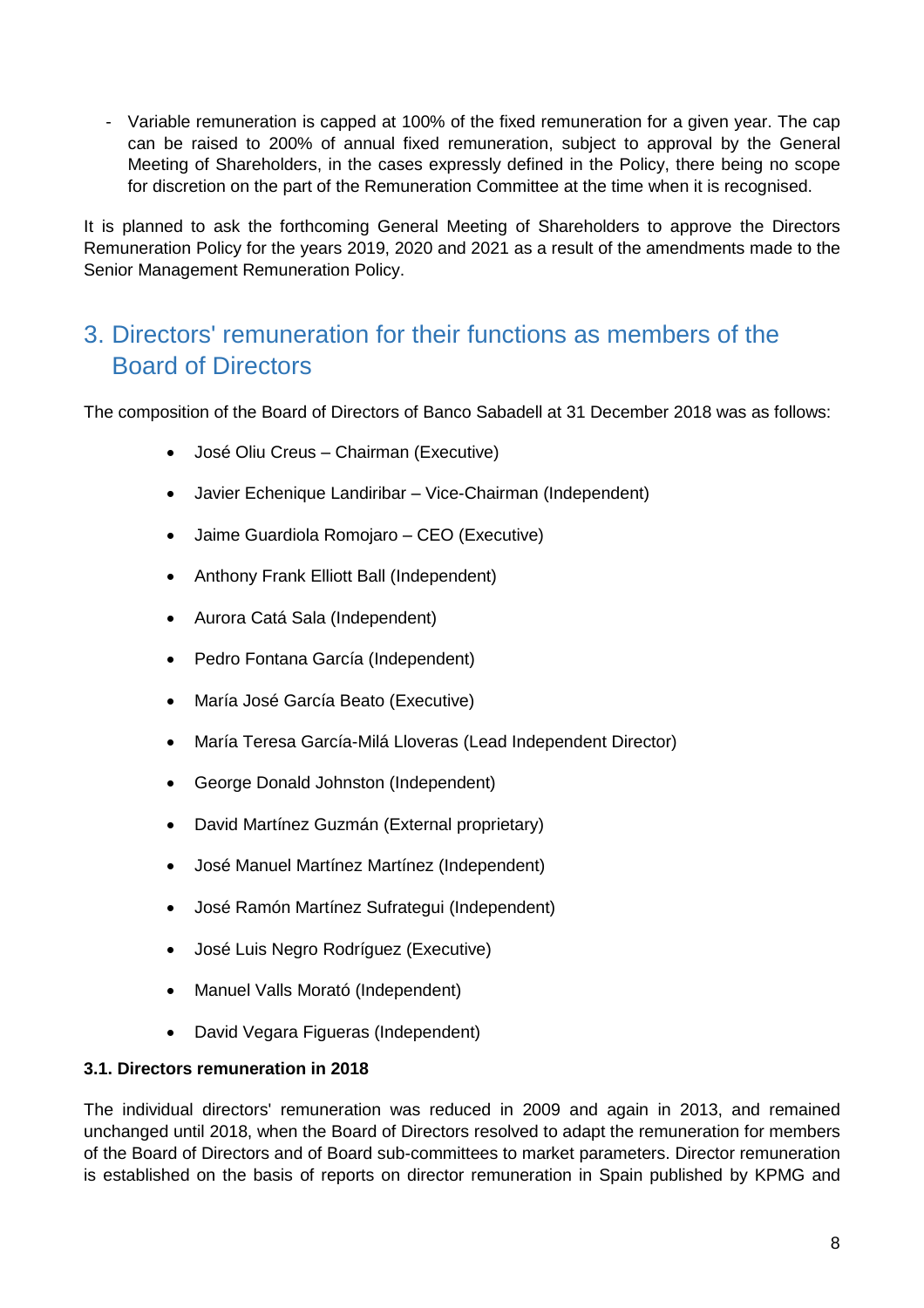Spencer Stuart and by comparison with the remuneration for membership of the Boards and committees of Spain's main financial institutions.

The directors' remuneration in 2018 for their functions as members of the Board of Directors consisted of remuneration in which up to 50% was dependent on attendance at Board meetings.

The remuneration envisaged for 2018 was as follows:

|                           | <b>Remuneration in 2018</b> | Attendance fees 2018 (per<br>meeting) |
|---------------------------|-----------------------------|---------------------------------------|
| Chairman                  | 175,650 euro                | 5,273 euro                            |
| Vice-Chairman             | 95,250 euro                 | 2,886 euro                            |
| Other directors           | 75,000 euro                 | 2,272 euro                            |
| Lead Independent Director | 22,000 euro (additional)    |                                       |

Additionally, non-executive directors collected amounts for membership of Board sub-committees:

| <b>Committee</b>                   | <b>Position</b> | <b>Amount</b> |
|------------------------------------|-----------------|---------------|
| <b>Audit and Control Committee</b> | Chairman        | 40,000 euro   |
|                                    | Member          | 20,000 euro   |
|                                    | Chairman        | 20,000 euro   |
| <b>Appointments Committee</b>      | Member          | 10,000 euro   |
| <b>Remuneration Committee</b>      | Chairman        | 40,000 euro   |
|                                    | Member          | 20,000 euro   |
| <b>Risk Committee</b>              | Chairman        | 70,000 euro   |
|                                    | Member          | 20,000 euro   |
| <b>Executive Committee</b>         | Member          | 80,000 euro   |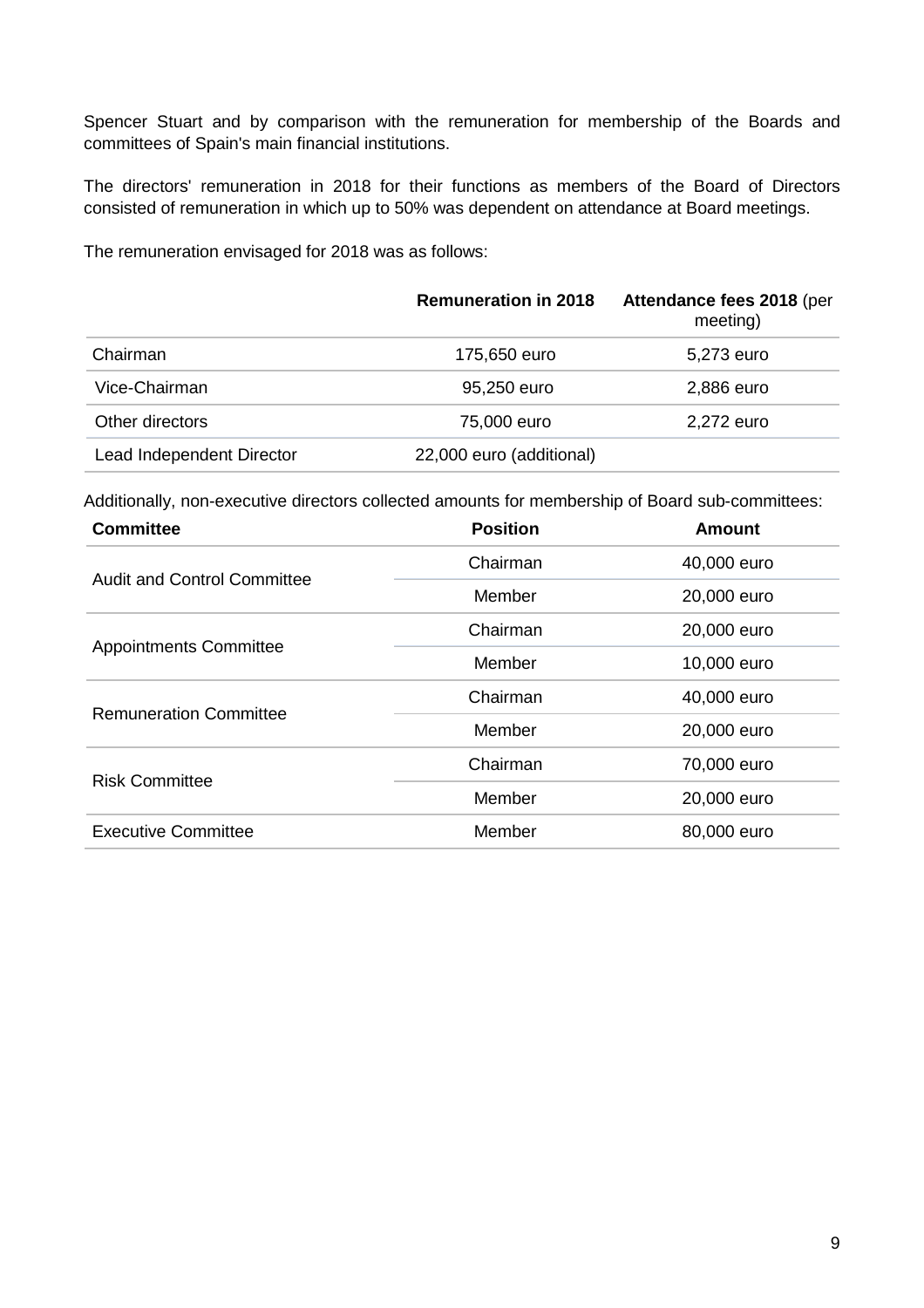The total amount actually collected by the members of the Board of Directors in 2018 is as follows:

| Members of the Board of Directors in December 2018. Thousand euro |                                                                                             |                                     |                                                 |                                  |                                  |                              |                                          |
|-------------------------------------------------------------------|---------------------------------------------------------------------------------------------|-------------------------------------|-------------------------------------------------|----------------------------------|----------------------------------|------------------------------|------------------------------------------|
|                                                                   | <b>Directors</b>                                                                            | <b>Board of</b><br><b>Directors</b> | <b>Audit and</b><br>Control<br><b>Committee</b> | <b>Appointments</b><br>Committee | Remuneration<br><b>Committee</b> | <b>Risk</b><br>Committe<br>е | <b>Executive</b><br><b>Committe</b><br>е |
| Josep Oliu Creus                                                  | Chairman<br>(Executive)                                                                     | 234                                 |                                                 |                                  |                                  |                              |                                          |
| Javier Echenique<br>Landiribar                                    | Vice-Chairman<br>(Independent)                                                              | 127                                 |                                                 |                                  |                                  |                              | 78                                       |
| Jaime Guardiola<br>Romojaro                                       | CEO<br>(Executive)                                                                          | 100                                 |                                                 |                                  |                                  |                              |                                          |
| <b>Anthony Frank</b><br><b>Elliott Ball</b>                       | Independent                                                                                 | 100                                 |                                                 | 9                                | 18                               |                              |                                          |
| Aurora Catá Sala                                                  | Chair of the<br>Remuneration<br>Committee and<br>Appointments<br>Committee<br>(Independent) | 100                                 |                                                 | 20                               | 40                               |                              |                                          |
| Pedro Fontana<br>García                                           | Independent                                                                                 | 100                                 | 20                                              | 8                                |                                  |                              |                                          |
| María Teresa<br>García-Milà<br>Lloveras                           | Lead Independent<br>Director                                                                | 122                                 | 20                                              | 10                               | 20                               | 20                           |                                          |
| George Donald<br>Johnston                                         | Independent                                                                                 | 100                                 |                                                 |                                  | 17                               | 20                           |                                          |
| María José García<br>Beato*                                       | Director-Company<br>Secretary<br>(Executive)                                                | 34                                  |                                                 |                                  |                                  |                              |                                          |
| David Martínez<br>Guzmán                                          | Proprietary<br>External                                                                     | 100                                 |                                                 |                                  |                                  |                              |                                          |
| José Manuel<br>Martínez Martínez                                  | Independent                                                                                 | 100                                 |                                                 |                                  |                                  |                              | 80                                       |
| José Ramón<br>Martínez<br>Sufrategui                              | Independent                                                                                 | 100                                 | 20                                              |                                  |                                  |                              |                                          |
| José Luis Negro                                                   | Director-General<br>Manager<br>(Executive)                                                  | 100                                 |                                                 |                                  |                                  |                              |                                          |
| <b>Manuel Valls</b><br>Morató                                     | Chair of the Audit<br>and Control<br>Committee<br>(Independent)                             | 100                                 | 40                                              |                                  |                                  | 20                           |                                          |
| David Vegara<br>Figueras                                          | Chair of the Risk<br>Committee<br>(Independent)                                             | 100                                 |                                                 |                                  |                                  | 70                           |                                          |

**Remuneration actually received by the members of the Board of Directors in 2018**

\*Joined the Board of Directors in 2018 For her functions as Vice-Secretary of the Board of Directors, she collected 54,700 euro in 2018.

Mr. José Manuel Lara García collected 46,780 euro for the time in which he was a member of the Board of Directors and its committees. Some directors are also members of Advisory Boards, for which they received the following remuneration: the chair of the SabadellGuipuzcoano Advisory Board received 30,600 euro and members of the Sabadell Urquijo Banca Privada Advisory Board received 15,000 euro.

The amounts actually received depended on the date of appointment and on meeting attendance; they are itemised in Annual Report on Director Remuneration.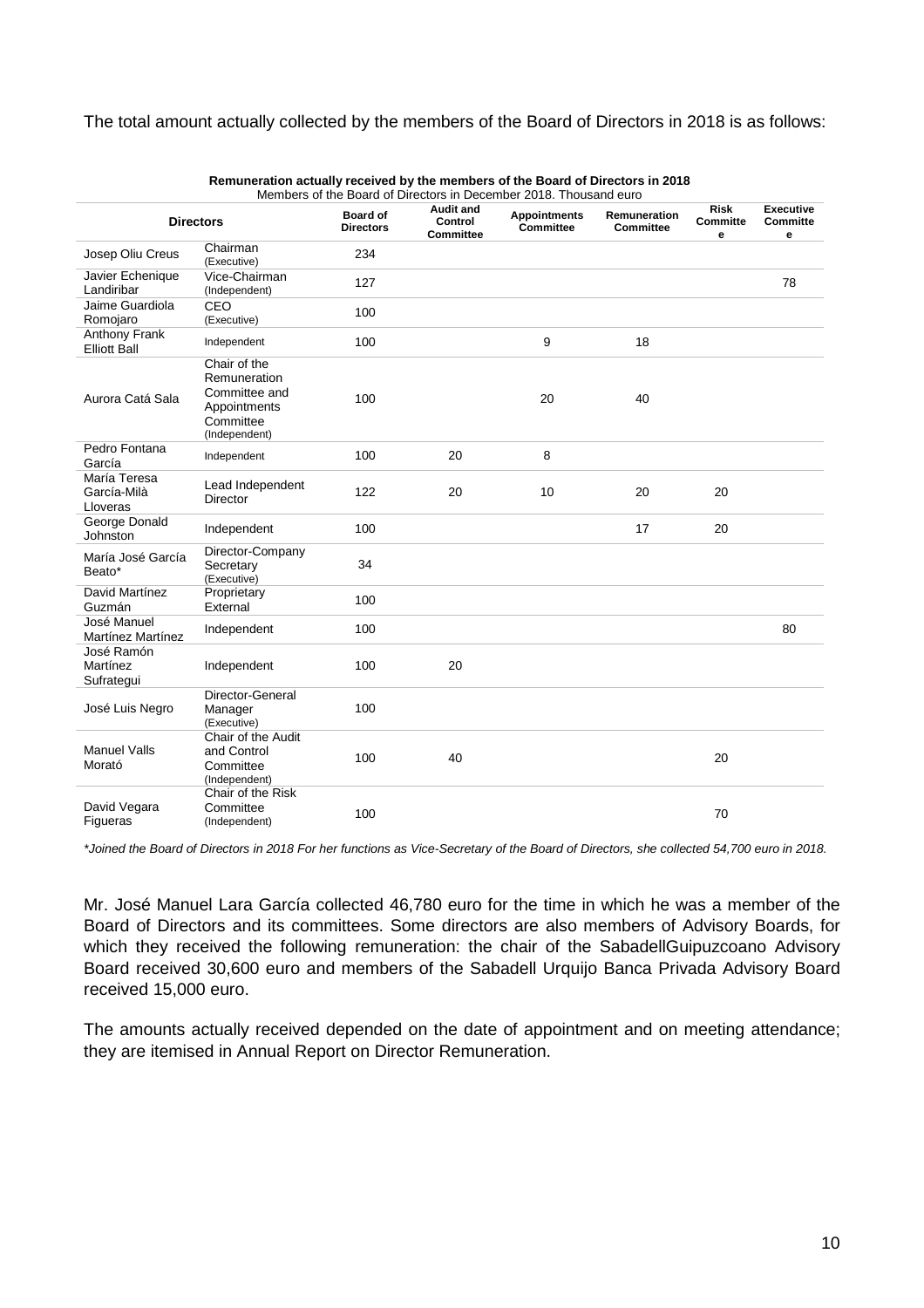## <span id="page-10-0"></span>**3.2. Directors Remuneration in 2019**

Directors' remuneration in 2019 for membership of the Board of Directors is broken down as follows:

- Remuneration for membership of the Board of Directors.
- Attendance fees, for at most 11 ordinary meetings, with the possibility of collecting attendance fees for at most two meetings that they miss for justified reasons provided that they grant proxy in those cases. No amounts are payable for attendance at extraordinary meetings of the Board of Directors.

The maximum total amount of remuneration for the Board of Directors, as established under item 10 on the agenda of the General Meeting of Shareholders on 19 April 2018, and which it is not proposed to amend in the Policy to be submitted to the General Meeting of Shareholders, is 3 million euro.

Director remuneration is established on the basis of reports on director remuneration in Spain published by KPMG and Spencer Stuart and by comparison with the remuneration for membership of the Boards and committees of Spain's main financial institutions. Directors' remuneration in 2019 for membership of the Board of Directors is the same as in 2018.

|                           | <b>Remuneration in 2019</b> | Attendance fees 2019 (per<br>meeting) |
|---------------------------|-----------------------------|---------------------------------------|
| Chairman                  | 175,650 euro                | 5,273 euro                            |
| Vice-Chairman             | 95,250 euro                 | 2,886 euro                            |
| Other directors           | 75,000 euro                 | 2,272 euro                            |
| Lead Independent Director | 22,000 euro (additional)    |                                       |

Additionally, non-executive directors receive remuneration for chairing or being members of Board sub-committees:

| <b>Committee</b>                   | <b>Position</b> | <b>Amount</b> |
|------------------------------------|-----------------|---------------|
| <b>Audit and Control Committee</b> | Chairman        | 40,000 euro   |
|                                    | Member          | 20,000 euro   |
| <b>Appointments Committee</b>      | Chairman        | 20,000 euro   |
|                                    | Member          | 10,000 euro   |
| <b>Remuneration Committee</b>      | Chairman        | 40,000 euro   |
|                                    | Member          | 20,000 euro   |
| <b>Risk Committee</b>              | Chairman        | 70,000 euro   |
|                                    | Member          | 20,000 euro   |
| <b>Executive Committee</b>         | Member          | 80,000 euro   |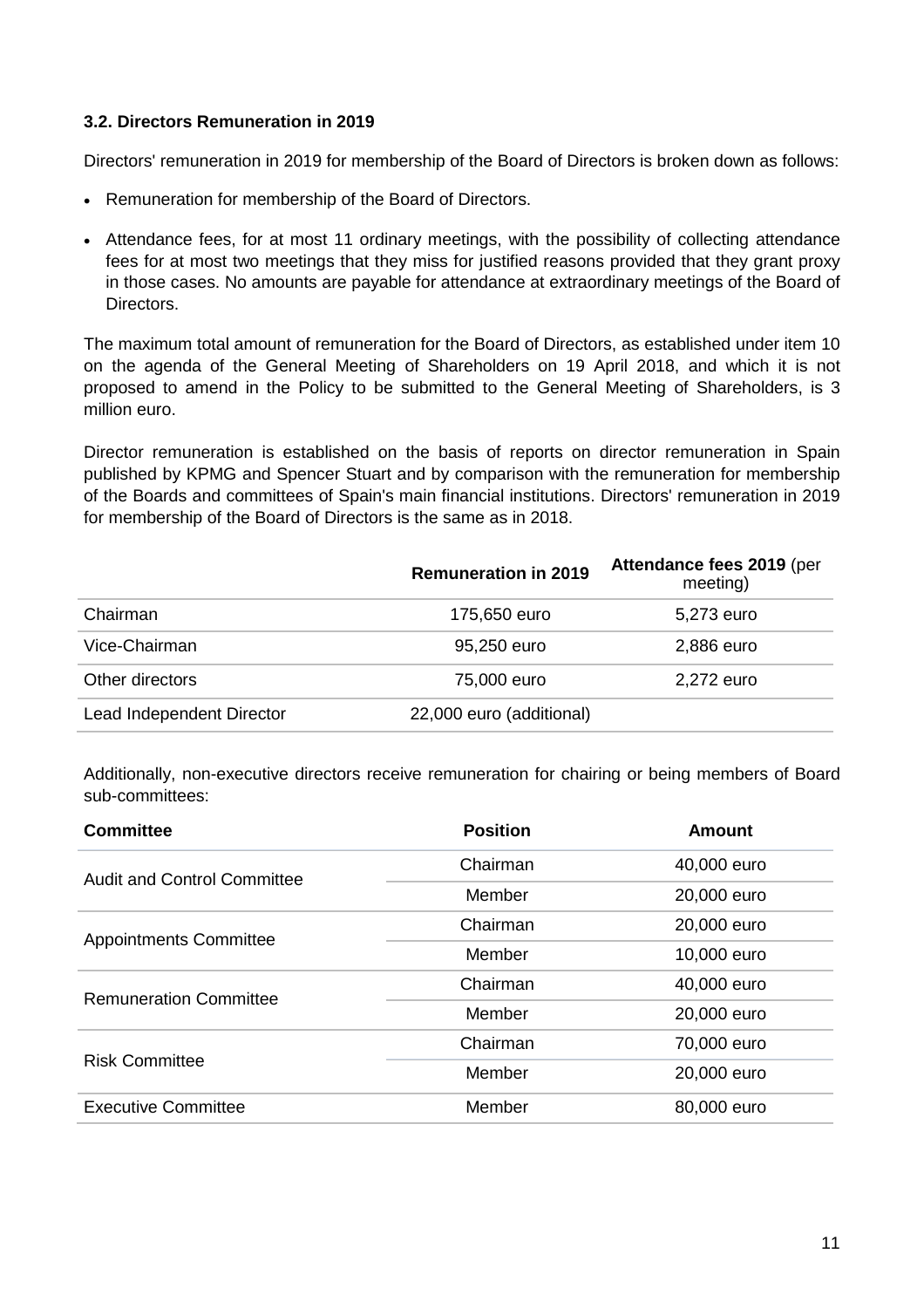The executive director who is Chair of the Sabadell Guipuzcoano Advisory Board will receive at most 30,600 euro.

Non-executive directors do not qualify for the compensation or benefits of Bank employees nor are they members of providential schemes or long-term incentive programmes.

The non-executive directors are not under contract to the Bank by virtue of their status as director, and no indemnities have been agreed upon for the event of termination of their position as director.

# <span id="page-11-0"></span>4. Directors remuneration for performing executive functions

In addition to their remuneration for membership of the Board of Directors, executive directors collect remuneration for their executive functions under the same headings as members of Banco Sabadell senior management:

- A sufficient amount of fixed remuneration so as not to encourage excessive risk-taking. This includes fixed salary, benefits, and pension and other providential schemes.
- Short-term variable remuneration, which is defined annually and whose main purpose is to reward performance during the year measured through objectives aligned with the risk incurred. Variable remuneration for senior management is deferred and paid in equity instruments, in accordance with the applicable regulations and with decisions by the competent bodies. 60% of short-term variable remuneration is deferred over a period of 5 years. 50% of short-term variable remuneration and 55% of deferred variable remuneration is paid in the form of equity instruments.
- Long-term remuneration, which may consist, consist, by decision of the Board of Directors at the proposal of the Remuneration Committee, of a long-term variable remuneration system, to which end an amount and multi-year objectives are established, in combination with the executive's performance; or approval by the General Meeting of Shareholders of a system based on the appreciation of the share price and contingent upon the achievement of certain multi-year objectives in combination with the individual's performance. At a meeting on 31 January 2019, based on a proposal by the Remuneration Committee, the Board of Directors approved a new long-term remuneration scheme for 2019 for all material risk takers, including executive directors, based on the fulfilment of annual and multi-year objectives, and established a reference amount (the amount to be received in the event of attaining 100% of the targets) equivalent to a percentage of the fixed salary. The annual objectives determine the amount assigned, just as in the case of annual variable remuneration. Based on that amount, the multiyear targets determine the amount to be actually received, which may be less (but never more) than the amount assigned on the basis of annual targets.

### <span id="page-11-1"></span>**4.1. Executive directors remuneration in 2018**

When analysing the remuneration for 2018, it should be noted that attainment of the objectives that determine the percentage of variable remuneration and the vesting of the long-term incentive 2018 was reduced, in spite of the positive business performance in Spain and Mexico and the significant de-risking of the balance sheet by divesting problematic assets. Attainment of the Group objectives for 2018 was 61.83%, as indicated in section 5 of this document. Additionally, on 29 January 2019, the Remuneration Committee established a 5% correction factor to be applied to the variable remuneration target of all Group employees to which it applies, including the executive directors. On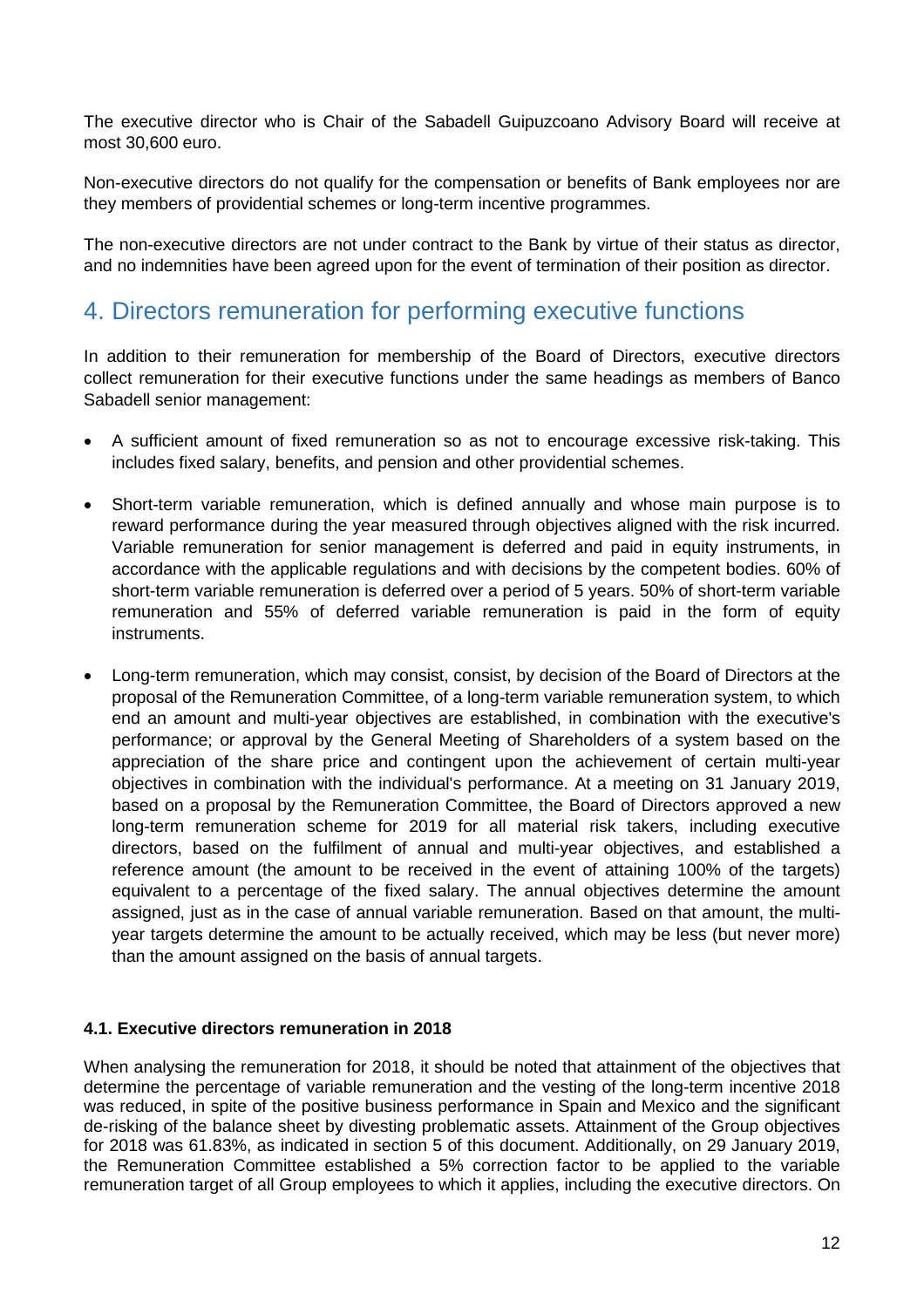that same date, it also resolved to make certain adjustments, at individual and business unit level, in connection with the TSB migration. It also decided to reduce the variable remuneration in 2018 for all the material risk takers, including the executive directors, in the amount of the variable remuneration assigned in 2017 in connection with the migration objective.

# **4.1.1. Chairman**

- A. Fixed remuneration:
- $\bullet$  Fixed salary: 1,701,000 euro.
- **Benefits: 37,870 euro. Contributions to providential schemes: 36,071 euro.**

B. Short-term variable remuneration: 665,974 euro, after adjusting the target by 61.83%. Amount collected: 0 euro.

C. Long-term incentive: During the year, 1,700,000 rights under ICLP 2018, granted by the General Meeting of Shareholders in 2018, were applied to him, of which 1,275,000 rights to shares (75%) have vested on the basis of attainment of objectives.

# **4.1.2. CEO**

A. Fixed remuneration:

- Fixed salary: 1,350,000 euro.
- Benefits: 15,292 euro. Contributions to providential schemes: 761,761 euro, due to adjustments of variables and of the income base.

B. Short-term variable remuneration: 563,516 euro, after adjusting the target by 61.83%. Amount collected: 0 euro

C. Long-term incentive: During the year, 1,500,000 rights under ICLP 2018, granted by the General Meeting of Shareholders in 2018, were applied to him, of which 1,125,000 rights to shares (75%) have vested on the basis of attainment of objectives.

The fact that the Chairman and the CEO did not collect any remuneration under this heading is due to the fact, that, at a meeting of the Board of Directors on 31 January 2019, the Chairman stated that, despite the good business results in Spain, he believed that the impact on the Bank's earnings of the TSB migration and the extraordinary circumstances in the year warranted proposing to waive the variable remuneration in line with the units and people who, despite their hard work following migration to successfully restore normality, had not collected variable remuneration in the year. The CEO expressed a similar position. The Board accepted their waiver, thanked them for the decision and expressed a very positive opinion in this connection, since it is an expression of sensitivity to the situation, which the Board adopted and accepted by granting discharge.

# **4.1.3. Director - General Manager**

A. Fixed remuneration

Fixed salary: 705,000 euro.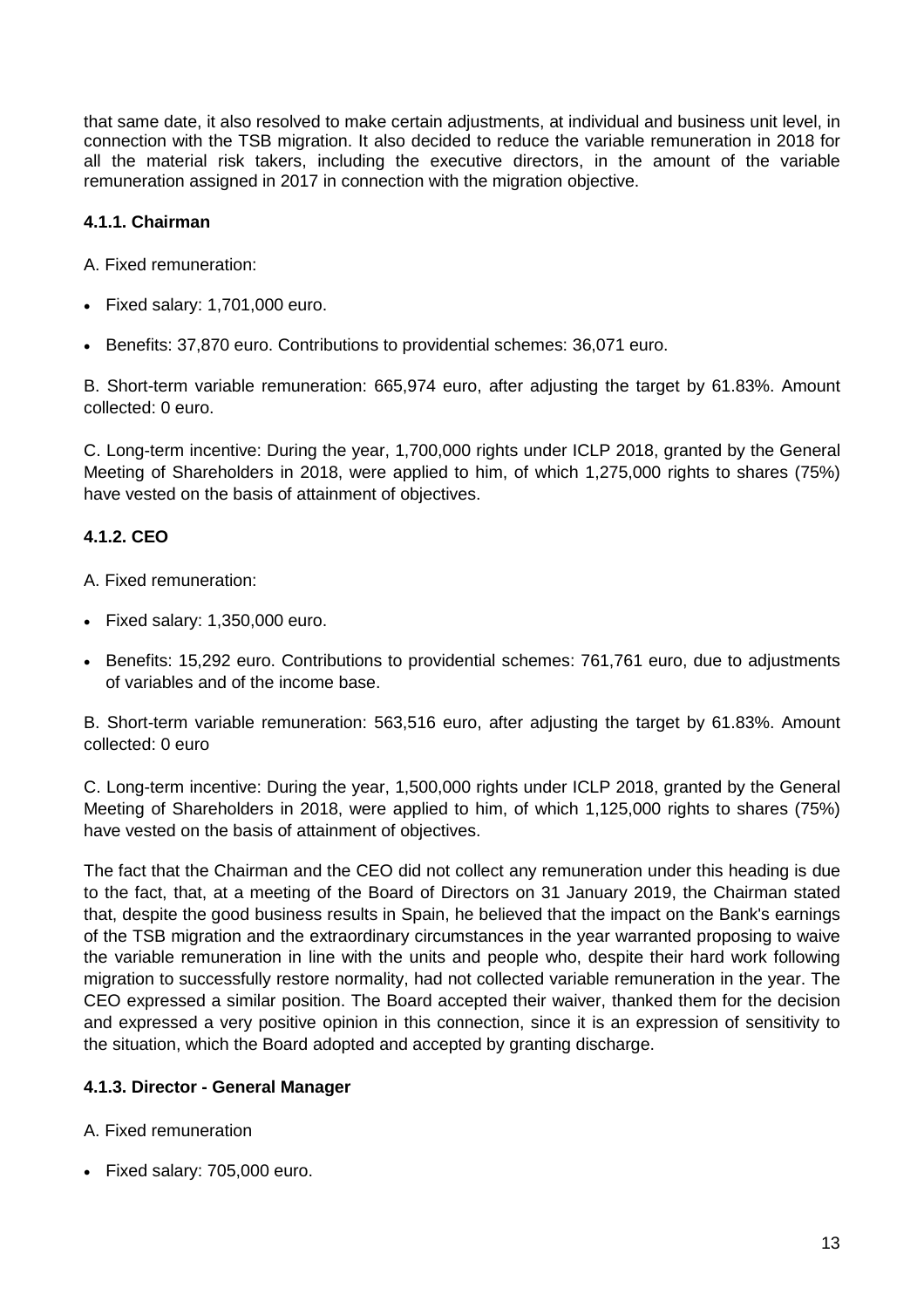Benefits: 2,545 euro. Contributions to providential schemes: 18,261 euro.

B. Short-term variable remuneration: 179,301 euro, after adjusting the target by 61.83%.

C. Long-term incentive: During the year, 800,000 rights under ICLP 2018, granted by the General Meeting of Shareholders in 2018, were applied to him, of which 600,000 rights to shares (75%) have vested on the basis of attainment of objectives.

# **4.1.4. Director-Company Secretary**

A. Fixed remuneration

- Fixed salary: 500,000 euro (of which 168,091 correspond to the remuneration for the period as executive director, i.e. from 17 September 2018).
- Benefits: 13,973 euro. Contributions to providential schemes: 700,095 euro.

B. Short-term variable remuneration: 150,895 euro (of which 50,298 euro correspond to the period as executive director), as a result of applying the target adjusted for 75.07% attainment of objectives. In the case of the Director-Company Secretary, the Group objectives for 2018, described in section 5.a), are weighted 75%, and the other 25% is indexed to attainment of the individual targets related to the performance of her executive functions.

C. Long-term incentive: During the year, 800,000 rights under ICLP 2018, granted by the General Meeting of Shareholders in 2018, were assigned to her, of which she retained 720,000 rights to shares (90%) due to attainment of objectives.

# <span id="page-13-0"></span>**4.2. Executive directors remuneration in 2019**

# **4.2.1. Chairman**

- A. Fixed remuneration:
- $\bullet$  Fixed salary: 1,701,000 euro.
- Benefits for a similar amount to 2018. Contributions to providential schemes: approximately 36,000 euro.
- B. Variable remuneration: 1,300,000 euro, assuming 100% attainment of the objectives for 2019.

C. Long-term remuneration scheme, approved by the Remuneration Committee, on a percentage of 30% of the fixed salary based on compliance with annual and multi-year objectives.

# **4.2.2. CEO**

- A. Fixed remuneration:
- Fixed salary: 1,350,000 euro.
- Benefits for a similar amount to 2018. Contributions to providential schemes: approximately 955,000 euro.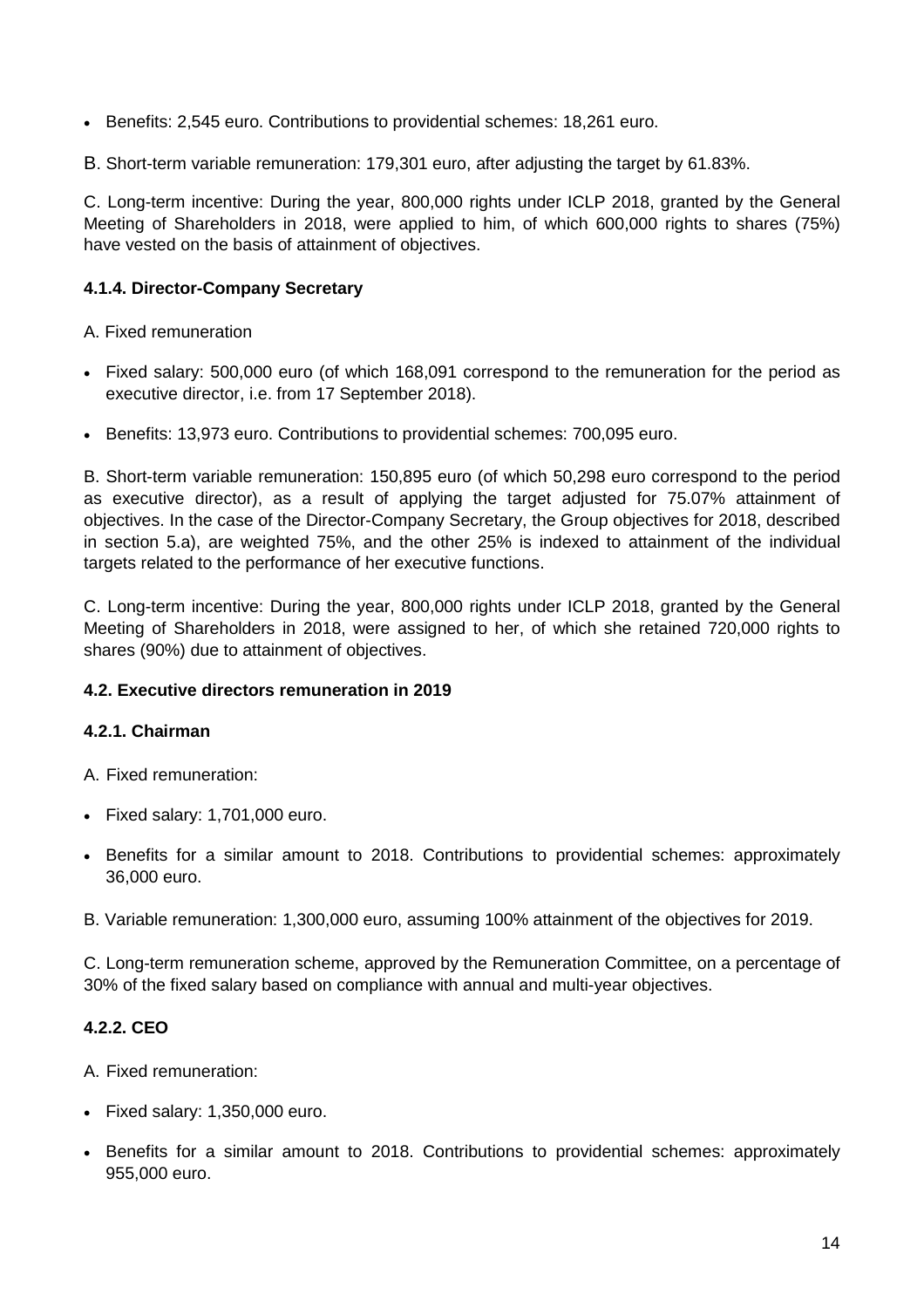B. Variable remuneration: 1,100,000 euro, assuming 100% attainment of the objectives for 2019.

C. Long-term remuneration scheme, approved by the Remuneration Committee, on a percentage of 30% of the fixed salary based on compliance with annual and multi-year objectives.

## **4.2.3. Director - General Manager**

A. Fixed remuneration:

- Fixed salary: 705,000 euro.
- Benefits for a similar amount to 2018. Contributions to providential schemes: approximately 18,000 euro.

B. Variable remuneration: 350,000 euro, assuming 100% attainment of the objectives for 2019.

C. Long-term remuneration scheme, approved by the Remuneration Committee, on a percentage of 25% of the fixed salary based on compliance with annual and multi-year objectives.

### **4.2.4. Director-Company Secretary**

A. Fixed remuneration:

- Fixed salary: 500,000 euro.
- Benefits for a similar amount to 2018. Contributions to providential schemes: approximately 703,000 euro.
- B. Variable remuneration: 220,000 euro, assuming 100% attainment of the objectives for 2019.

C. Long-term remuneration scheme, approved by the Remuneration Committee, on a percentage of 25% of the fixed salary based on compliance with annual and multi-year objectives.

### <span id="page-14-0"></span>**4.3. Appointment of new executive director in 2019**

The Board of Directors has created the position of CRO, reporting directly the Risk Committee, to be filled by a member of the Board of Directors, who will be reclassified as an executive director. The following remuneration (on an annualised basis) is projected for 2019:

- A. Fixed remuneration:
- Fixed salary: 450,000 euro.
- Benefits: the amounts per the collective bargain. Contributions to providential schemes: approximately 85,500 euro.

B. Variable remuneration: 100,000 euro, assuming 100% attainment of the objectives for 2019.

C. Long-term remuneration scheme, approved by the Remuneration Committee, on a percentage of 25% of the fixed salary based on compliance with annual and multi-year objectives.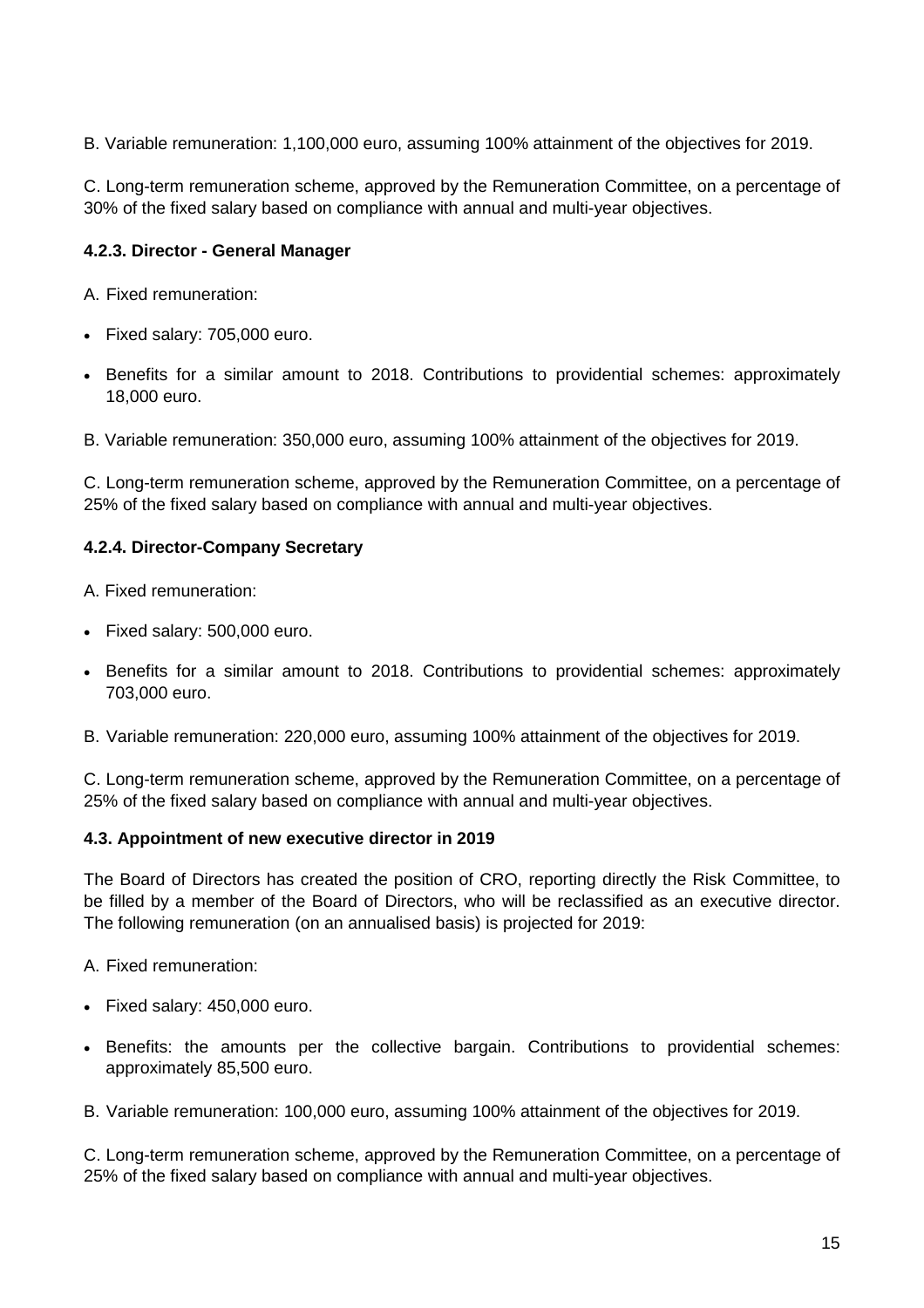# <span id="page-15-0"></span>5. Description and assessment of the variable remuneration targets

Below is described the degree of attainment of the targets for short-term variable remuneration in 2018, the definition of the objectives and assessment methods for the short-term variable remuneration for 2019, the existing long-term incentives, and the definition of the multi-year targets for the long-term remuneration scheme for 2019.

### **a) Degree of attainment of the targets for short-term variable remuneration in 2018**

The Board of Directors determined the degree of attainment of the following objectives, applying the weightings established at the beginning of the year:

| <b>Objective</b>                                                              | Weighting  | <b>Attainment in 2018</b> |
|-------------------------------------------------------------------------------|------------|---------------------------|
| Risk-adjusted profit (EVA)                                                    | 20%        | 0.00%                     |
| Costs-to-income (excluding depreciation & amortisation<br>and trading income) | 20%        | $87.02^1$ %               |
| ROE (excluding corporate transactions)                                        | <b>20%</b> | $0.00\%$                  |
| Reduction in problem assets                                                   | 15%        | 133.9%                    |
| Strategy                                                                      | 15%        | 106.22%                   |
| Customer experience (NPS) Spain                                               | 10%        | 84.06%                    |
| <b>Total</b>                                                                  | 100%       | 61.83%                    |

#### 2018 OBJECTIVES

Attainment parameters have been set between 50% and 150% for each of the objectives, based on a non-linear scale of attainment established beforehand by the Remuneration Committee. Attainment of under 50% is considered as 0% for the purposes of counting attainment; this occurred in 2018 with the Risk-adjusted profit and Return on Equity (ROE) indicators.

Attainment of the objectives was reduced by the impact on earnings of the higher-than-expected cost of the migration at UK subsidiary TSB. Business results in Spain and Mexico were positive, and there was significant derisking of the balance sheet as a consequence of the sale of the portfolio of problematic assets.

On 29 January 2019, the Remuneration Committee decided to apply a 5% correction factor to the variable remuneration target for all Group employees who had one. On that same date, it also resolved to make certain adjustments, at individual and business unit level, in connection with the TSB migration. It also decided to reduce the variable remuneration in 2018 for all the material risk takers, including the executive directors, in the amount of the variable remuneration assigned in 2017 in connection with the migration objective.

### **b) Definition of objectives and assessment methods for the short-term variable remuneration for 2019**

For the calculation of the short-term variable remuneration for 2019, the following objectives were established, and approved by the Board of Directors at a meeting on 31 January 2019,

 $\overline{a}$ 

<sup>&</sup>lt;sup>1</sup> Not including extraordinary expenses.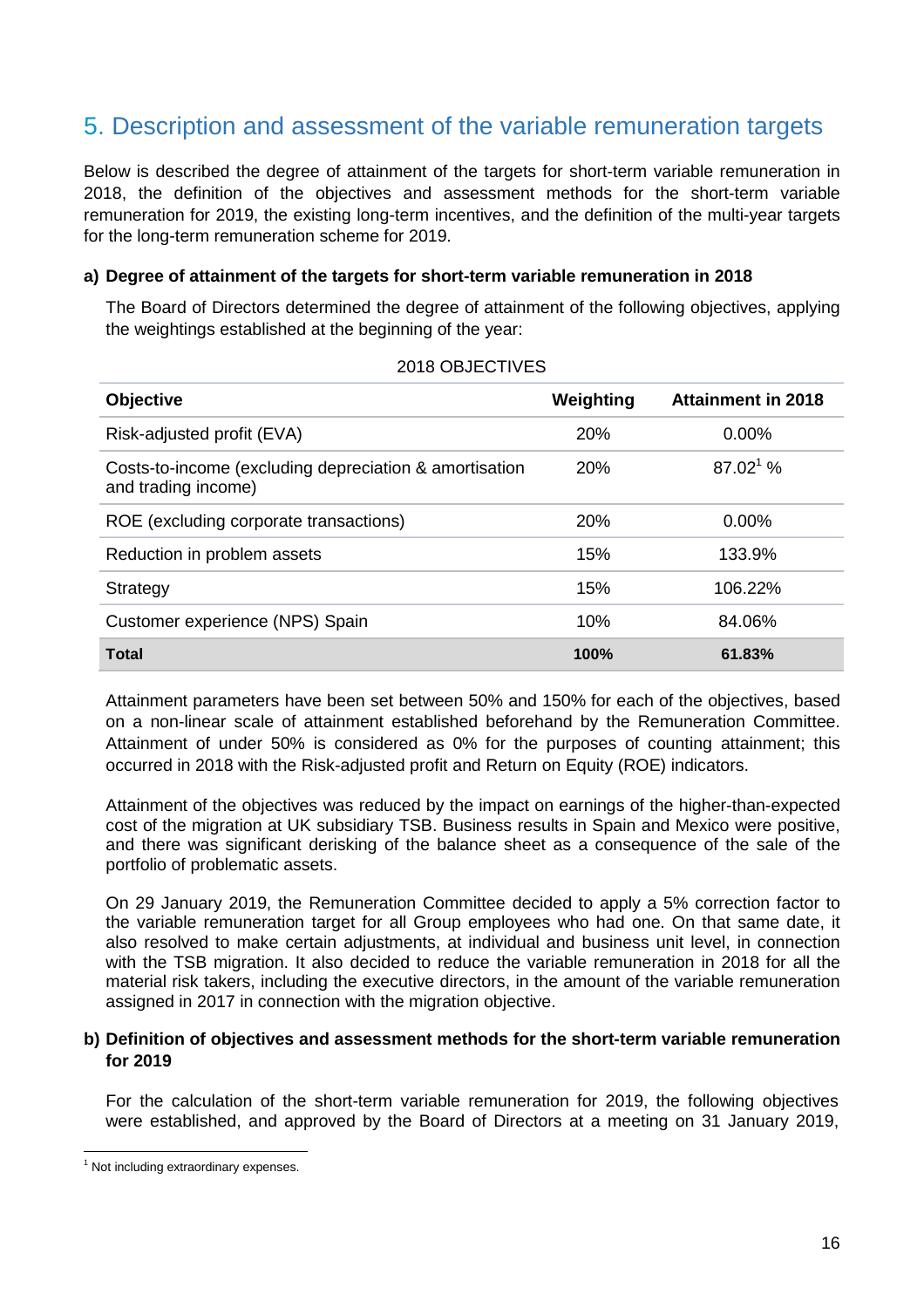which broadly coincide with the Group's objectives for the year, with benchmarks aligned with the following objectives:

| <b>2019 OBJECTIVES</b>                               | <b>WEIGHTING</b> |
|------------------------------------------------------|------------------|
| Return on Equity (ROE)                               | <b>20%</b>       |
| Net banking revenues                                 | 20%              |
| Group expenses                                       | 15%              |
| Cost of Risk                                         | 10%              |
| Transformation                                       | 10%              |
| Growth in lending to companies (synthetic indicator) | 10%              |
| NPS (synthetic indicator)                            | 10%              |
| Human capital index (HCI)                            | 5%               |

- ROE (Return on equity), weighted 20%. This indicator will be achieved in full if Banco Sabadell attains the ROE (excluding corporate transactions) targeted in the 2019 budget.
- Net banking revenues: Net interest income + fees, weighted 20%. This indicator will be achieved in full if Banco Sabadell attains the net interest income + net fees targeted on a consolidated basis in the 2019 budget.
- Expenses, weighted 15%. This indicator will be achieved in full if Banco Sabadell attains the budgeted total amount of consolidated expenses under the headings of personnel expenses, general expenses and real-estate expenses not already included under the first two categories.
- Cost of Risk, weighted 10%. This indicator will be achieved in full if Banco Sabadell attains the budgeted ratio of (provisions for NPLs and other financial assets) / (gross loans and advances + problematic real estate).
- Transformation, weighted 10%. A synthetic indicator that covers digital sales, digital customers and the rating of the digital channels in Spain.
- Growth in lending to companies, weighted 10%. This is a synthetic indicator comprising nominal new loan production to companies, excluding NPLs, and the market share in Spain of lending for productive activities, excluding the real estate business.
- NPS (a synthetic indicator), weighted 10%. A synthetic indicator of customers' perceptions of the institution, distinguishing between business units (Commercial Banking, Private Banking, Corporate Banking EMEA and TSB), weighted by business volume.
- Human capital index (HCI), weighted 5%. A synthetic indicator that rates a number of aspects of the Group's human capital.

Attainment parameters have been set between 50% and 150% for each of the objectives, based on a non-linear scale of attainment established beforehand by the Remuneration Committee for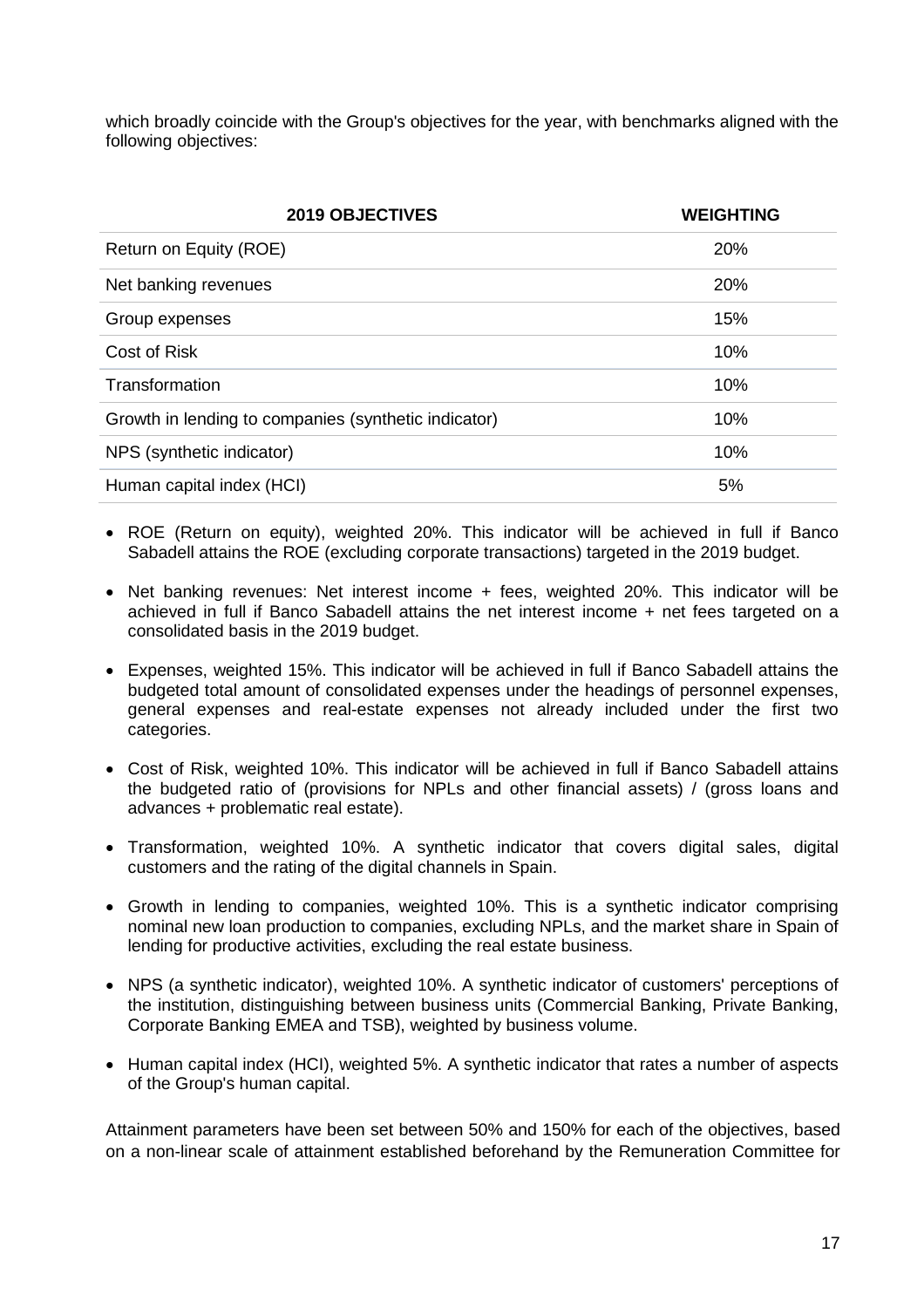each objective. Attainment of under 50% is considered as 0% for the purposes of counting attainment.

The targets for the Chairman, CEO and Director-General Manager coincide entirely with the Group objectives. In the case of the Director-Company Secretary, the Group objectives are weighted 75% and the other 25% is indexed to attainment of the individual targets related to the performance of executive functions. In the case of the Chief Risk Officer, the Group objectives are weighted 20% and the other 80% is indexed to attainment of the individual targets related to the performance of executive functions.

In order to qualify for variable remuneration, overall attainment of the objectives must exceed 60%. No variable remuneration is earned under 60%, and no additional variable remuneration is earned above 150%.

Actual receipt will depend on the degree of attainment of the established objectives, to which a risk-related correction factor will be applied that includes indicators relating to capital (CET1) and liquidity (Liquidity Coverage Ratio) and an attainment adjustment.

The total amount of variable remuneration is subject to adjustment at the discretion of the Remuneration Committee, and may even be zero, depending on the following parameters:

- A variable remuneration adjustment based on risk profile and earnings performance.
- The possibility of reduction to zero if the bank's capital is less than the Maximum Distributable Amount (MDA).

#### **c) Existing long-term incentive programmes**

In accordance with the Directors Remuneration Policy, executive directors are beneficiaries of the following incentive plans granted in previous years that are currently in force:

a. ICLP 2016, linked to the appreciation by the Banco Sabadell share, approved by the General Meeting of Shareholders on 31 March 2016.

ICLP 2016 is implemented through the allocation to the beneficiaries of a number of rights to share in the increase in the value of the same number of shares of Banco Sabadell, to be paid entirely in the form of shares of Banco Sabadell.

The Chairman is assigned 1,600,000 rights; the CEO is assigned 1,400,000 rights; and the Director-General Manager is assigned 800,000 rights; and the Director-Company Secretary is assigned 400,000 rights.

The incentive will be calculated by taking, as the initial unit value of the Banco Sabadell share, the arithmetic mean, rounded to the third decimal place, of the closing prices of the Banco Sabadell share in the twenty trading sessions preceding the date of the Board of Directors meeting in February 2016, i.e. 1.494 euro. The final value will be taken to be the arithmetic mean, rounded to the third decimal place, of the closing price of the Banco Sabadell share in the first twenty trading sessions of March 2019.

b. ICLP 2017, based on appreciation by the Banco Sabadell share, approved by the General Meeting of Shareholders on 30 March 2017.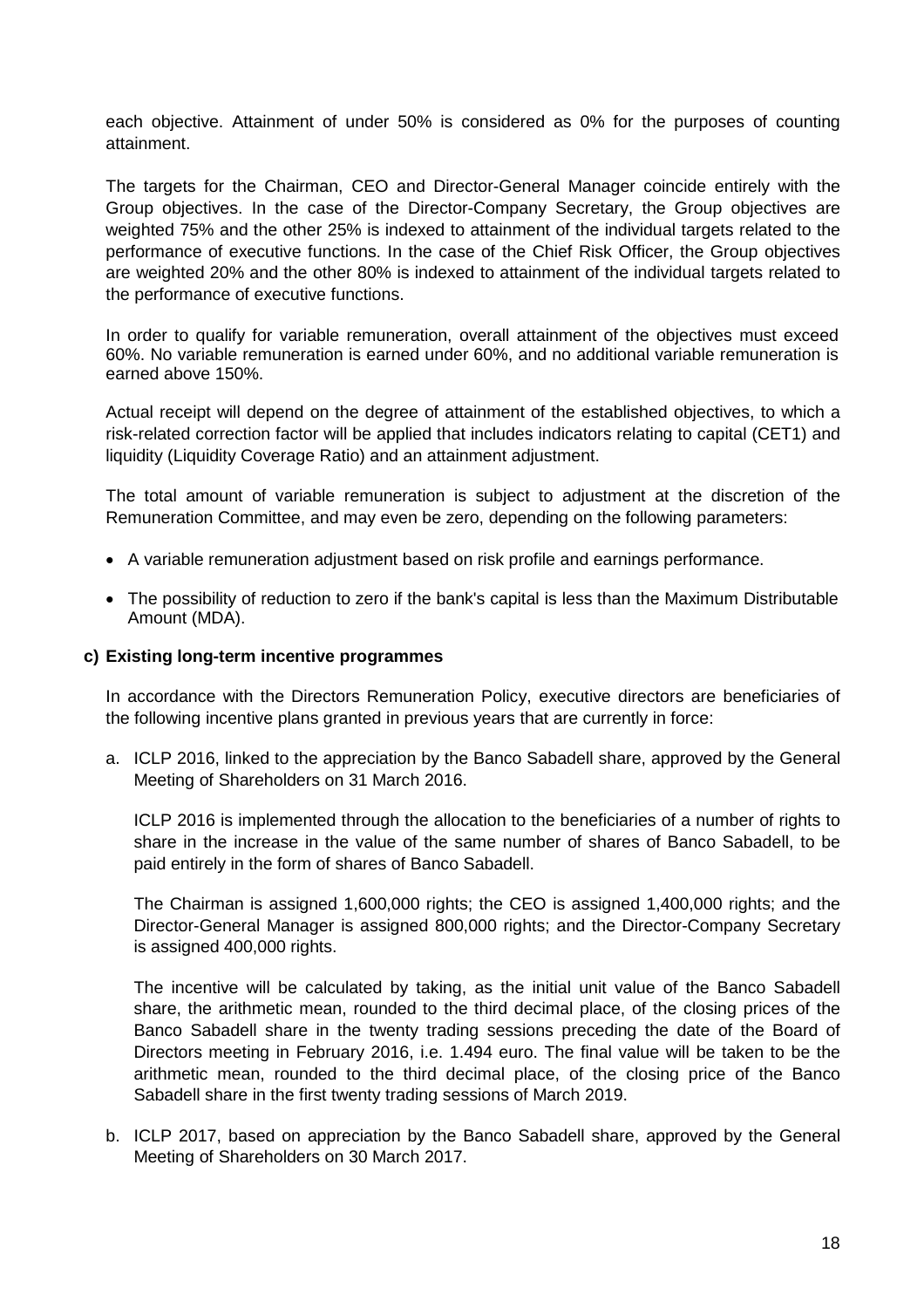ICLP 2017 is implemented through the allocation to the beneficiaries of a number of rights to share in the increase in the value of the same number of shares of Banco Sabadell, to be paid entirely in the form of shares of Banco Sabadell.

The Chairman is assigned 1,700,000 rights; the CEO is assigned 1,500,000 rights; and the Director-General Manager is assigned 800,000 rights; and the Director-Company Secretary is assigned 600,000 rights.

The ICLP 2017 incentive will be calculated by taking, as the initial unit value of the Banco Sabadell share, the arithmetic mean, rounded to the third decimal place, of the closing prices of the Banco Sabadell share in the first twenty trading sessions of the year 2017, i.e. 1.353 euro. The final value will be taken to be the arithmetic mean, rounded to the third decimal place, of the closing price of the Banco Sabadell share in the first twenty trading sessions of March 2020.

c. ICLP 2018, based on share price appreciation plus attainment of multi-year objectives, approved by the General Meeting of Shareholders on 19 April 2018.

ICLP 2018 consists of the allocation to the beneficiaries of a number of rights to share in the increase in the value of the same number of shares of Banco Sabadell, 55% of which will be paid in the form of shares of Banco Sabadell, subject to the deferral provided in the applicable regulations and set out in the Banco Sabadell Remuneration Policy, which is five years in the case of executive directors, with the result that the incentive, if any, will be collected in 2022, 2023 and 2024. The shares that are delivered will be subject to a one-year lock-up from the delivery date. This will not entail dilution in any event due to the absence of new share issues.

Initially, the Chairman was assigned 1,700,000 rights; the CEO was assigned 1,500,000 rights; the Director-General Manager was assigned 800,000 rights; and the Company Secretary was assigned 800,000 rights.

The number of rights assigned to each beneficiary was adjusted in the first quarter of 2019 as a function of their individual attainment of the assigned annual objectives; where attainment was 80% or higher, the beneficiary retained the amount of shares assigned initially; below 60% attainment entailed forfeiture of all the assigned rights. The executive directors' targets for the year, detailed above, resulted in vesting of the following initially assigned rights: The Director-Company Secretary maintained 90% of the rights initially assigned, so that she vested 720,000 rights. The other three executive directors maintained 75% of the initially assigned rights, with the result that: the Chairman vested 1,275,000 rights; the CEO vested 1,125,000 rights; and the Director-General Manager vested 600,000 rights.

Like the other components of variable annual remuneration, the incentive is also subject to any overall adjustments to the variable remuneration for 2018 that are applied in the first quarter of 2019.

The multi-year period over which attainment of the ICLP 2018 targets will be measured covers the years 2018, 2019 and 2020. The incentive will be of value to the extent that the share appreciates with respect to the reference value. The ICLP 2018 incentive will be calculated by taking, as the initial unit value of the Banco Sabadell share, the arithmetic mean, rounded to the third decimal place, of the closing prices of the Banco Sabadell share in the first twenty trading sessions of the year 2018, i.e. 1.841 euro. The final value will be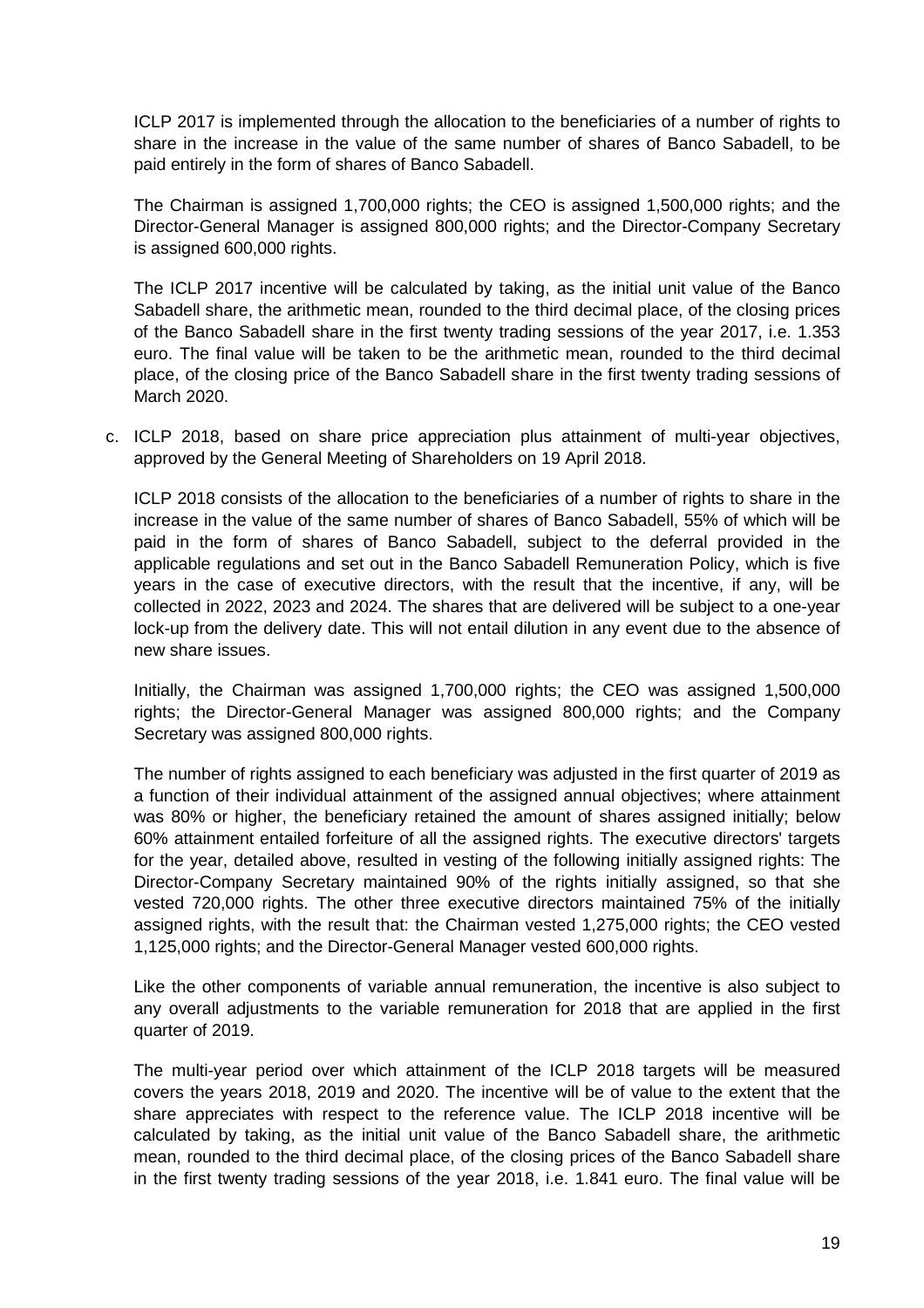taken to be the arithmetic mean, rounded to the third decimal place, of the closing price of the Banco Sabadell share in the first twenty trading sessions of March 2021.

ICLP 2018 also introduces multi-year objectives that may result in a reduction (but never an increase) in the value of the incentive:

| 2018-2020 objectives                    | Weighting  |
|-----------------------------------------|------------|
| Relative Total Shareholder Return (TSR) | <b>25%</b> |
| <b>Liquidity Coverage Ratio</b>         | <b>25%</b> |
| Capital (CET1)                          | <b>25%</b> |
| Return on Risk Adjusted Capital (RoRAC) | 25%        |

 Total shareholder return (TSR), weighted 25%. TSR will be calculated by comparison with the following peers: ABN AMRO Group NV, Bankia, S.A., Banco Santander, S.A., Mediobanca Banca di Credito Finanziario SpA, Bankinter S.A., Banco Bilbao Vizcaya Argentaria, S.A., Skandinaviska Enskilda Banken AB, Swedbank AB, Unione di Banche Italiane, SpA, Caixabank S.A., Natixis, S.A., Banco Bpm SpA, Nordea Bank AB, KBC Groep NV, Intesa Sanpaolo SpA, Société Générale, S.A., Crédit Agricole, SA.

TSR performance will be measured using the arithmetic mean, rounded to the third decimal place, of the closing price of the share in the first twenty trading sessions following:

- The beginning of the measurement period (1 January 2018).
- The end of the measurement period (31 December 2020).

If Banco Sabadell's TSR at the end of the period is:

- Among the bottom three in the sample, this will be classified as 0% attainment of the objective.
- Between the bottom three and the median of the sample: this will be classified as 50% attainment of the objective.
- Between the median and the top eight in the sample: this will be classified as 75% attainment of the objective.
- Among the top eight in the sample: this will be classified as 100% attainment of the objective.
- Liquidity Coverage Ratio, weighted 25%. Attainment of the target in connection with the Liquidity Coverage Ratio will be measured on the basis of the level established in the Bank's Risk Appetite Statement (RAS). If that objective is exceeded, this will be classified as 100% attainment of the indicator. Failure to achieve that objective will be classified as 0% attainment.
- CET 1, weighted 25%. Attainment of the target in connection with CET1 will be measured on the basis of the level established in the bank's RAS (Risk Appetite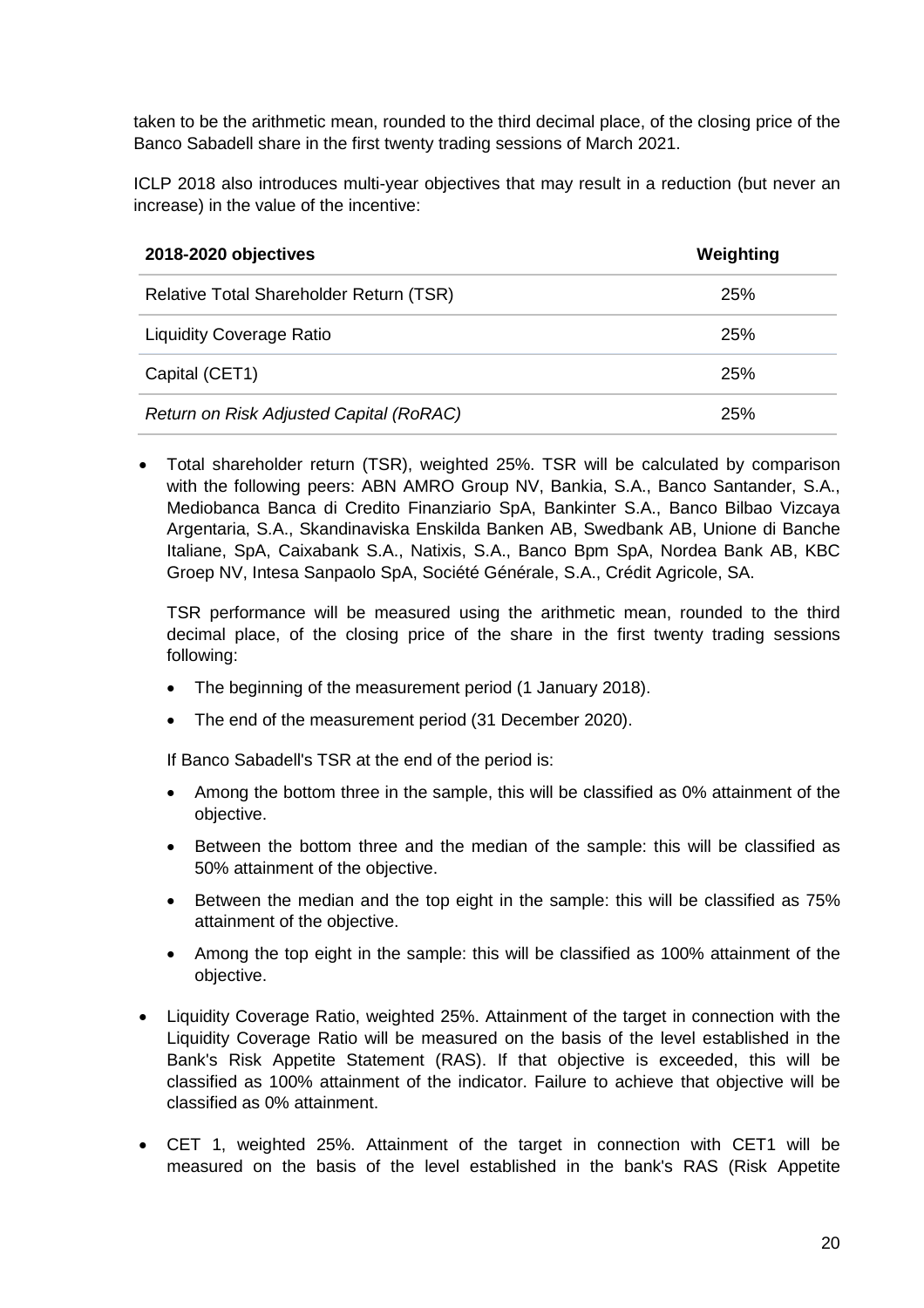Statement). If that objective is exceeded, this will be classified as 100% attainment of the indicator. Failure to achieve that objective will be classified as 0% attainment.

• RoRAC, weighted 25%. Attainment of the target in connection with the RoRAC will be measured on the basis of the cost of equity. If that objective is exceeded, this will be classified as 100% attainment of the indicator. Failure to achieve that objective will be classified as 0% attainment.

The aforementioned indicators will be measured in the first quarter of the year 2021; the number of rights may be reduced (but never increased) in line with the percentage achievement of objectives, where this is less than 100%.

Executive directors will receive the incentive they have earned, 45% in cash and 55% in Banco Sabadell shares, according to the following schedule:

- 60% in the first four months of 2022.
- 20% in the first four months of 2023.
- 20% in the first four months of 2024.

Section C.1 of the Annex details each of the supplementary incentive plans for each beneficiary, using a method adjusted by delta (sensitivity of the price of the instrument to the price of the underlying security), multiplying the number of underlying shares by the delta of the instrument both at the beginning and at the end of the year.

The amounts payable under these Supplementary Incentives will be subject to reduction clauses (malus) and to clawback of the variable remuneration paid, as detailed in the Annual Report on Director Remuneration. All shares that are delivered will be subject to a one-year lock-up from the delivery date.

### **d) Definition of the multi-year objectives for the 2019 Long-term Incentive Plan**

At a meeting on 31 January 2019, the Board of Directors, based on a proposal by the Remuneration Committee, approved a new long-term remuneration scheme for the current year, based on attainment of annual and multi-year objectives. The annual objectives determine the amount assigned, just as in the case of annual variable remuneration. Based on that amount, the multi-year targets determine the amount to be actually received, which may be less (but never more) than the amount assigned on the basis of annual targets.

The multi-year performance period will cover the years 2019, 2020 and 2021, for which the following multi-year objectives are established:

| 2019-2021 objectives                    | Weighting |
|-----------------------------------------|-----------|
| Relative Total Shareholder Return (TSR) | 25%       |
| <b>Liquidity Coverage Ratio</b>         | 25%       |
| Capital (CET1)                          | 25%       |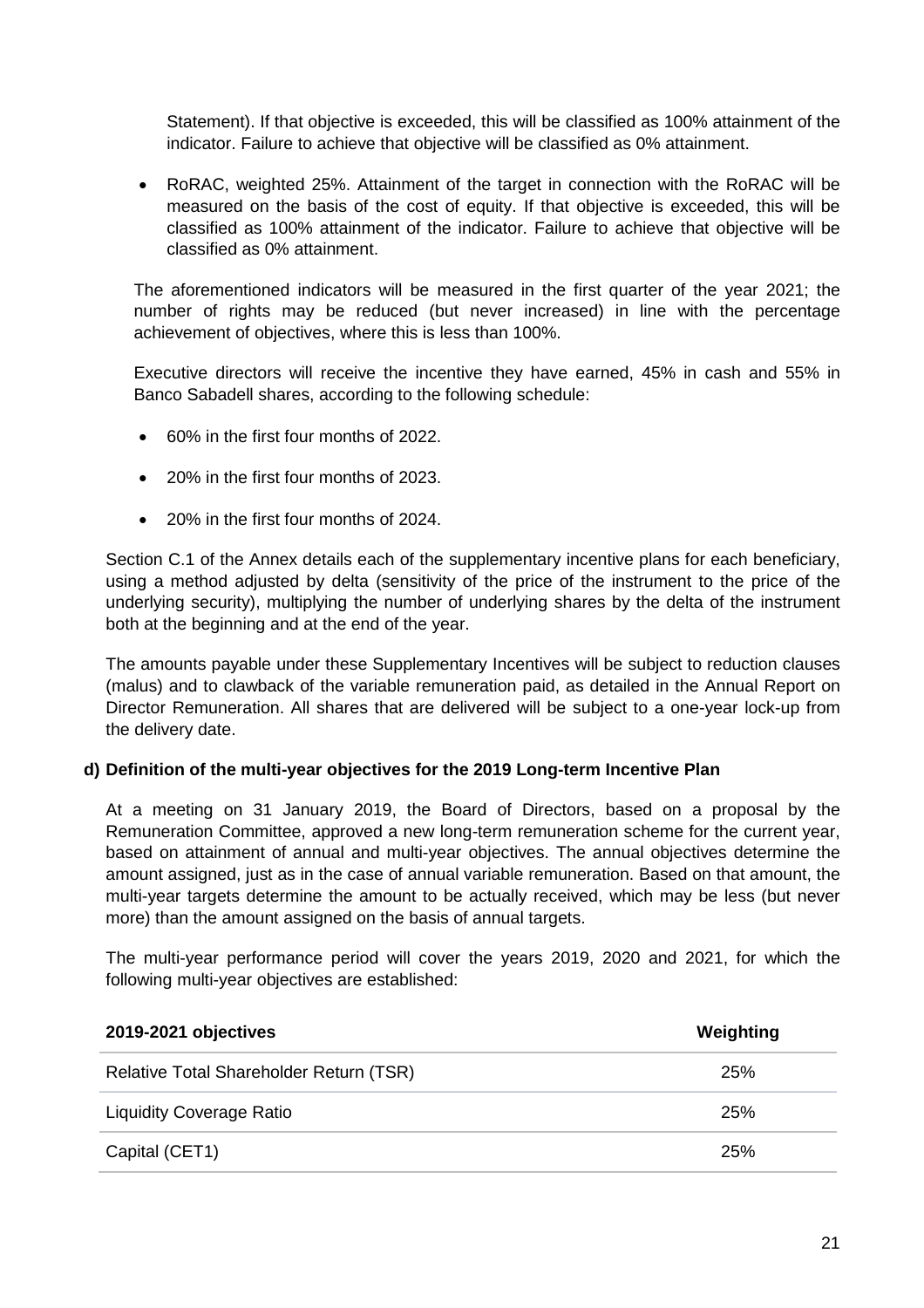#### **Comparables for TSR measurement**

| ABN AMRO Group NV                           | Unione di Banche Italiane, SpA, |
|---------------------------------------------|---------------------------------|
| Bankia, S.A.                                | Caixabank S.A.                  |
| Banco Santander, S.A.                       | Natixis, S.A.                   |
| Mediobanca Banca di Credito Finanziario SpA | Banco BPM SpA                   |
| Bankinter S.A.                              | Nordea Bank AB                  |
| BBVA, S.A.                                  | <b>KBC Groep NV</b>             |
| Skandinaviska Enskilda Banken AB            | Intesa Sanpaolo SpA             |
| Swedbank AB                                 | Société Générale, S.A.          |
| Crédit Agricole, S.A.                       |                                 |

The TSR target will be deemed to have been fully attained if Banco Sabadell ranks in 9th place or better among that peer group.

The TSR target will be deemed to have been attained 75% if Banco Sabadell ranks between the 10th and 12th place among that peer group.

The TSR target will be deemed to have been attained 50% if Banco Sabadell ranks between the 13th and 15th place among that peer group.

The TSR target will be deemed to have been attained 0% if Banco Sabadell ranks between the 16th and 18th place among that peer group.

- Liquidity Coverage Ratio, weighted 25%. Attainment of the target in connection with the Liquidity Coverage Ratio will be measured on the basis of the level established in the Institution's RAS (Risk Appetite Statement). If the LCR is higher than the early warning indicator (EWI), the target will be deemed to have been achieved in full; below that threshold, attainment will be rated 0%.
- CET1, weighted 25%. Attainment of the target in connection with CET1 will be measured on the basis of the level established in the bank's RAS (Risk Appetite Statement). If the CET1 ratio is higher than the early warning indicator (EWI), the target will be deemed to have been achieved in full; below that threshold, attainment will be rated 0%.
- RoRAC, weighted 25%. Attainment of the target in connection with the RoRAC will be measured on the basis of the cost of equity. If that objective is exceeded, this will be classified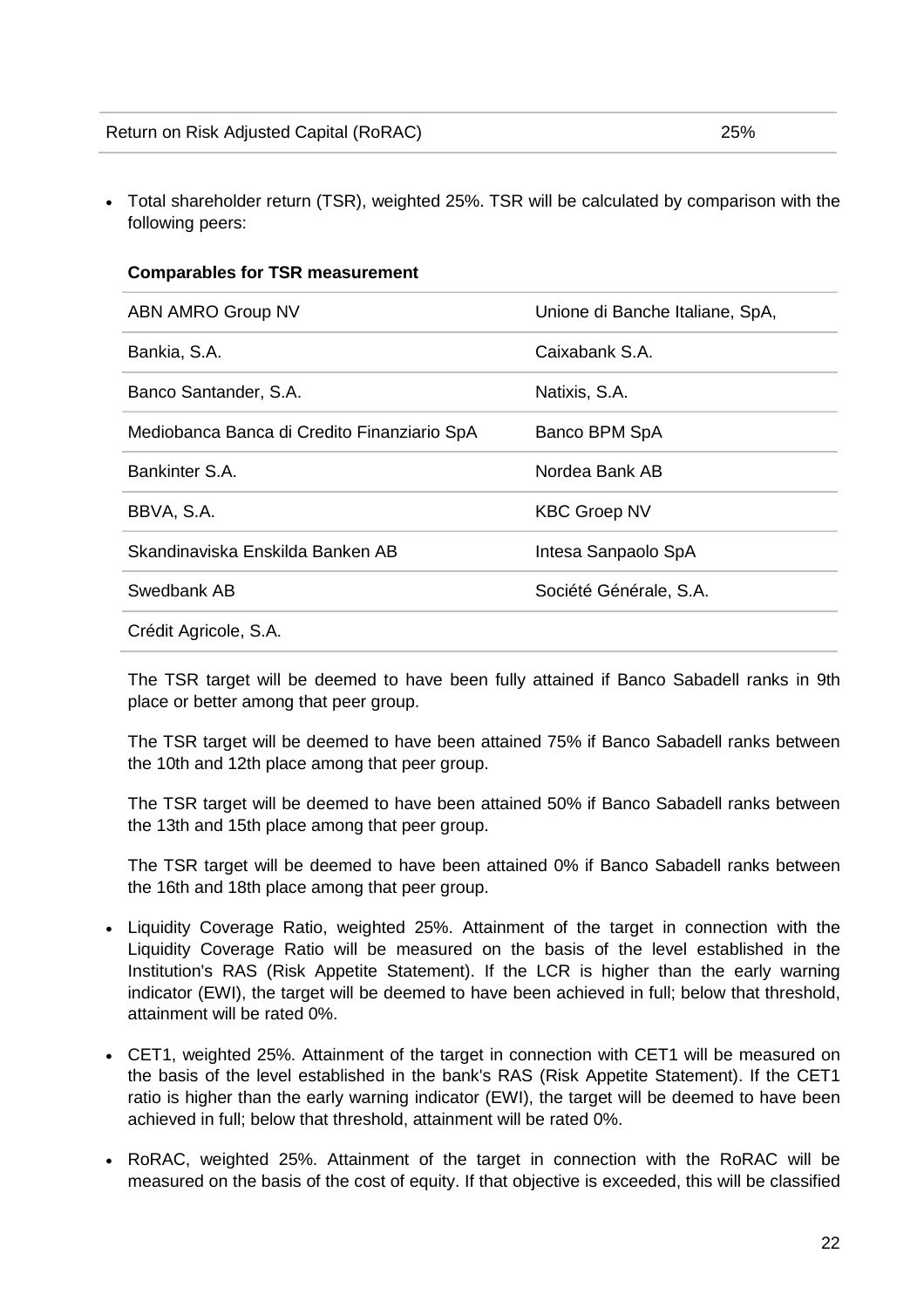as 100% attainment of the indicator. Failure to achieve that objective will be classified as 0% attainment.

The reference amount established for long-term remuneration will be adjusted in the first quarter of 2020 as a function of individual attainment of the assigned annual objectives by each director

The aforementioned indicators will be measured in the first quarter of the year 2022; the degree of attainment, which may not exceed 100%, will be calculated and applied to the reference amount to determine the amount to be received. The LCR, CET1 and RORAC indicators will be measured taking the average figure for the last three months of 2021.As in the case of the annual targets, a risk-related correction factor will be applied that includes indicators relating to capital (CET1) and liquidity (Liquidity Coverage Ratio), and an attainment adjustment. Breach of the tolerance threshold in the RAS for Liquidity or Capital will count as zero attainment of the objectives for this long-term remuneration. Breach of the tolerance threshold in the RAS for Liquidity or Capital will count as zero attainment of the objectives for this long-term remuneration.

The amounts to be received will be subject to deferral, payment in shares and lock-up, as well as malus and clawback clauses.

# <span id="page-22-0"></span>6. Long-term savings systems

The long-term saving systems are detailed below, along with their individual characteristics, the amounts allocated and accumulated in 2018, and the projections for 2019. Those systems apply to executive directors only.

- A defined-contribution group life insurance policy for the Board of Directors, which pays out in the form of a lump sum when each beneficiary ceases to be a director, except where they act as advisor or member of the Board of Directors of another bank, in which case this benefit is forfeited It is compatible with termination indemnities and is currently applicable only to the Chairman and the Director-General Manager. The beneficiaries are as follows: the Chairman, Mr. José Oliu Creus, with a contribution in 2018 of 35,047.50 euro, and 1,248,741.42 euro accumulated in total; the Director-General Manager, Mr. José Luis Negro Rodríguez, with a contribution in 2018 of 17,523.75 euro, and 224,215.39 euro accumulated in total. Similar contributions are envisaged in 2019.
- A defined-contribution group insurance policy for executives, which will pay out in the event of retirement, death or total permanent disability, in the form of a lump sum or an equivalent life annuity, except where, in the absence of express interest on the part of Banco Sabadell, the executive continues to work at Banco Sabadell beyond the age defined by law for collecting retirement benefit, in which case he/she will forfeit this right. It is compatible with termination indemnities. The beneficiaries are the Chairman, Mr. José Oliu Creus, with no contribution in 2018 and 7,050,104.15 accumulated in total (the policy does not provide for additional contributions in subsequent years), and the Director-General Manager, Mr. José Luis Negro Rodríguez, with no contribution in 2018 and 5,041,967.64 euro accumulated in total (the policy does not provide for additional contributions in subsequent years).
- Executive group insurance, in the form of two policies whose beneficiary is the CEO, Mr. Jaime Guardiola Romojaro. The first is a defined-benefit policy, with 50% spousal reversion. This policy will pay out in the event of retirement, death or total permanent disability and provides for the possibility of redemption in the form of a lump sum in accordance with current legislation,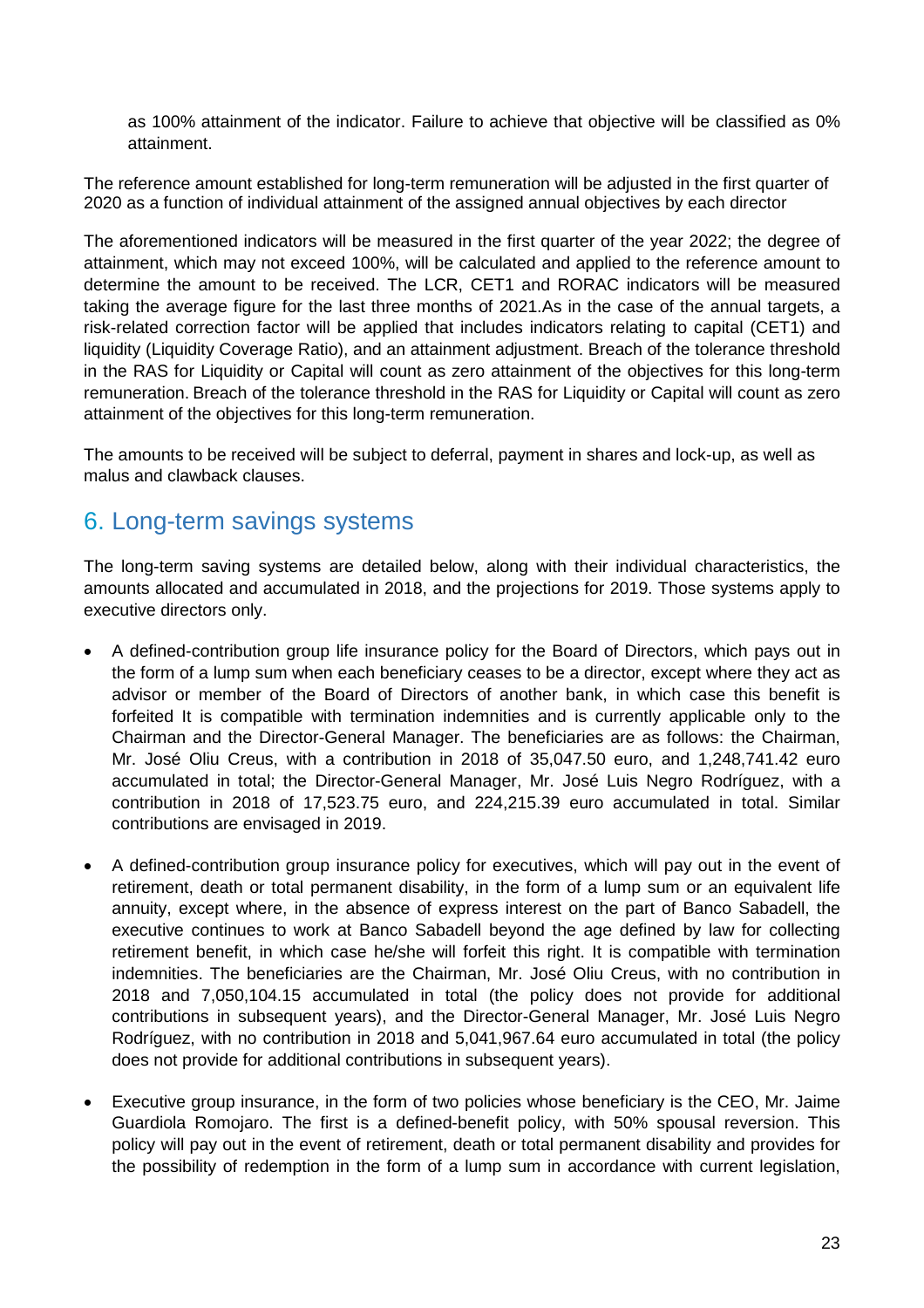except in cases of disciplinary dismissal that is upheld by the labour courts or where, in the absence of express interest on the part of Banco Sabadell, the executive continues to work at Banco Sabadell beyond the age defined by law for collecting retirement benefit, in which case this benefit is forfeited. It is compatible with termination indemnities. The contribution in 2018, based on adjustment of variables and of the income base, was 760,738.90 euro, with an accumulated amount of 19,998,921.57 euro; the contribution projected for 2019 is 954,000 euro. The second is a defined-contribution insurance policy, which will pay out in any of the contingencies of retirement, death or total permanent disability, in the form of a lump sum, except in the case of resignation from the position of CEO of the Bank before the age of 63, breach of the non-competition condition within one year from stepping down as the Bank's CEO, or breach of fiduciary duty up to the date of expiration of the non-competition condition, in which case all the economic rights under the policy are forfeited. It is compatible with termination indemnities. The accumulated amount is 2,462,574.93 euro, and no additional contributions are envisaged under this policy in subsequent years.

- Executive group defined-benefit insurance indexed to the pensionable annual fixed salary, which may pay out upon reaching the age of 60, arranged in two policies: early retirement above that age, and retirement upon reaching the legal age of retirement, or in the event of death or total permanent disability, with the possibility of surrender for a lump sum, in accordance with the legislation in force. In the event of disciplinary dismissal that is upheld by the labour courts or where, in the absence of express interest on the part of Banco Sabadell, the executive continues to work at Banco Sabadell beyond the age defined by law for collecting retirement benefit, in which case the right is forfeited. It is compatible with termination indemnities. The beneficiary is the director Ms. María José García Beato; the contribution in 2018 was 699,072.35 euro and the accumulated amount is 1,028,723.55 euro. A similar contribution is projected for 2019.
- Employer Pension Plan for Group B (defined-contribution), which will pay out upon retirement, as employees, of the following beneficiaries: the Chairman, Mr. José Oliu Creus, with a contribution of 1,022.98 euro in 2018 and an accumulated amount of 19,704.30 euro; the CEO, Mr. Jaime Guardiola Romojaro, with a contribution of 1,022.98 in 2018 and an accumulated amount of 9,210.53 euro; the Director-General Manager, Mr. José Luis Negro Rodríguez, with a contribution of 737.43 in 2018 and an accumulated amount of 9,114.13 euro; and the Director Ms. María José García Beato, with a contribution of 1,022.98 in 2018 and an accumulated amount of 10,961.88 euro. Similar contributions are planned in 2019.
- Employer defined-contribution pension plan for Group G, newly created in 2015 by the decision for the voluntary conversion of the members of groups A and A1. The retirement benefit will be paid when the beneficiary retires as an executive. The beneficiary is the Director-General Manager, José Luis Negro Rodríguez, and the accumulated amount is 665,421.22 euro. The promoter made no contribution in 2018 and no further contributions are planned.

From the entry into force of Bank of Spain Circular 2/2016, of 2 February, to credit institutions, on supervision and capital adequacy, which completes the adaptation of Spanish law to Directive 2013/36/EU and Regulation (EU) 575/2013, 15% of contributions are treated as discretionary pension benefits and, consequently, are linked to the percentage attainment of the beneficiary's short-term targets, capped at 100% of the amount. Accordingly, the amount of the defined benefit guaranteed in the original providential scheme may be reduced in accordance with the provisions of those regulations, in the part that is classified as discretionary pension benefits. This applies to the